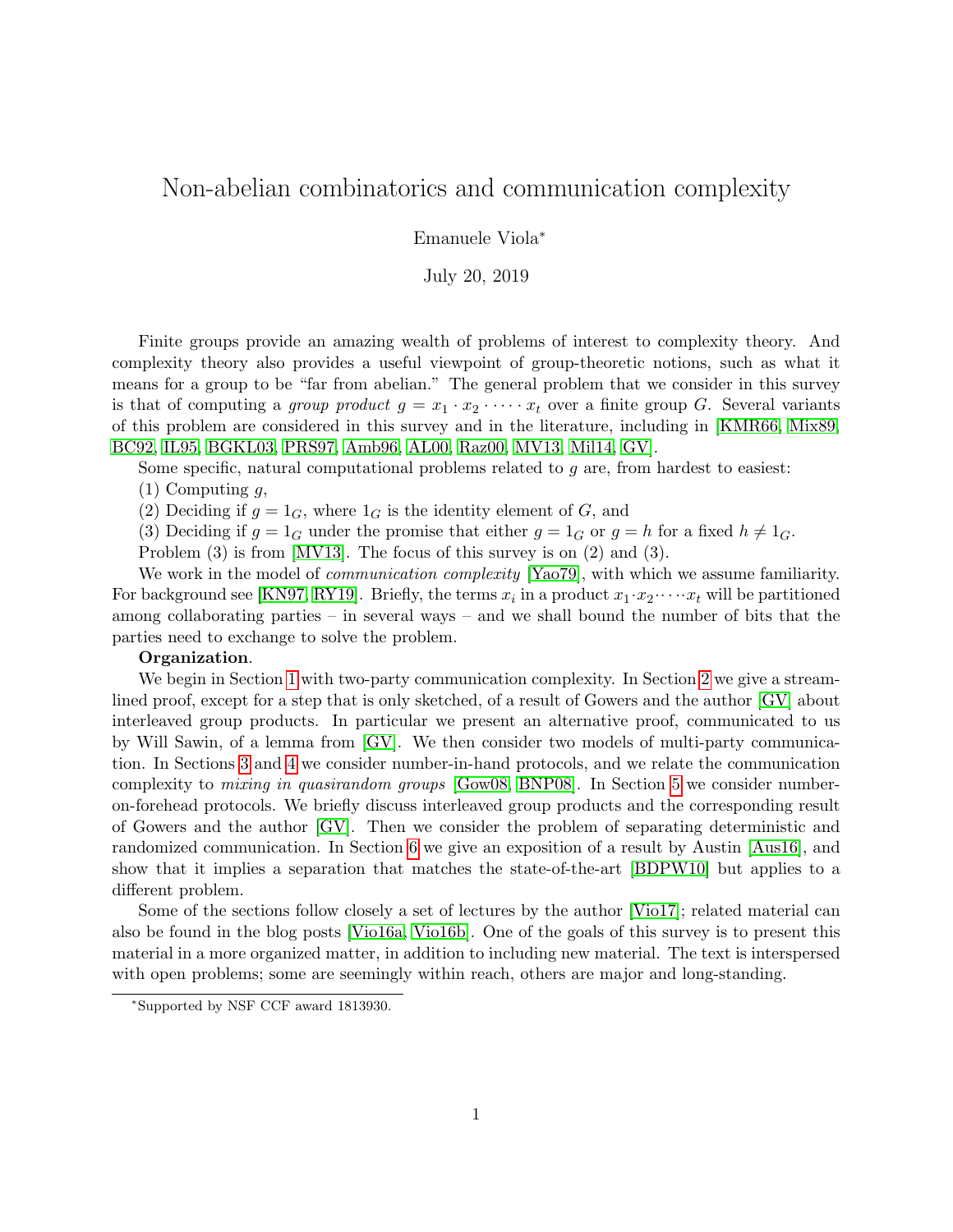### <span id="page-1-0"></span>1 Two parties

Let G be a group and let us start by considering the following basic communication task. Alice gets an element  $x \in G$  and Bob gets an element  $y \in G$  and their goal is to check if  $x \cdot y = 1_G$ . How much communication do they need? Well,  $x \cdot y = 1_G$  is equivalent to  $x = y^{-1}$ . Because Bob can compute  $y^{-1}$  without communication, this problem is just a rephrasing of the *equality* problem, which has a randomized protocol with constant communication. This holds for any group.

The same is true if Alice gets two elements  $x_1$  and  $x_2$  and they need to check if  $x_1 \cdot y \cdot x_2 = 1_G$ . Indeed, it is just checking equality of y and  $x_1^{-1} \cdot x_2^{-1}$ , and again Alice can compute the latter without communication.

Things get more interesting if both Alice and Bob get two elements and they need to check if the *interleaved product* of the elements of Alice and Bob equals  $1_G$ , that is, if

$$
x_1 \cdot y_1 \cdot x_2 \cdot y_2 = 1_G.
$$

Now the previous transformations don't help anymore. In fact, the complexity depends on the group. If it is abelian then the elements can be reordered and the problem is equivalent to checking if  $(x_1 \cdot x_2) \cdot (y_1 \cdot y_2) = 1_G$ . Again, Alice can compute  $x_1 \cdot x_2$  without communication, and Bob can compute  $y_1 \cdot y_2$  without communication. So this is the same problem as before and it has a constant communication protocol.

For non-abelian groups this reordering cannot be done, and the problem seems hard. This can be formalized for certain groups that are "far from abelian" – or we can take this result as a definition of being far from abelian. One of the groups that works best in this sense is the following, first constructed by Galois in the 1830's.

<span id="page-1-2"></span>**Definition 1.** The special linear group  $SL(2, q)$  is the group of  $2 \times 2$  invertible matrices over the field  $\mathbb{F}_q$  with determinant 1.

The following result was asked in [\[MV13\]](#page-22-5) and was proved in [\[GV\]](#page-22-7).

<span id="page-1-1"></span>**Theorem 2.** Let  $G = SL(2,q)$  and let  $h \neq 1_G$ . Suppose Alice receives  $x_1, x_2 \in G$  and Bob receives  $y_1, y_2 \in G$ . They are promised that  $x_1 \cdot y_1 \cdot x_2 \cdot y_2$  either equals  $1_G$  or h. Deciding which case it is *requires randomized communication*  $\Omega(\log |G|)$ .

This bound is tight as Alice can send her input, taking  $O(\log |G|)$  bits. Omitting a step, we present the proof of this theorem in the next section.

Similar results are known for any simple group, see [\[GV\]](#page-22-7) and [\[Sha16\]](#page-23-4). One such group that is "between" abelian groups and  $SL(2, q)$  is the following.

<span id="page-1-3"></span>**Definition 3.** The *alternating group*  $A_n$  is the group of even permutations of  $1, 2, \ldots, n$ .

If we work over  $A_n$  instead of  $SL(2,q)$  in Theorem [2](#page-1-1) then the communication complexity is  $\Omega(\log \log |G|)$  [\[Sha16\]](#page-23-4). The latter bound is tight [\[MV13\]](#page-22-5): with knowledge of h, the parties can agree on an element  $a \in \{1, 2, ..., n\}$  such that  $h(a) \neq a$ . Hence they only need to keep track of the image a. This takes communication  $O(\log n) = O(\log \log |A_n|)$  because  $|A_n| = n!/2$ . In more detail, the protocol is as follows. First Bob sends  $y_2(a)$ . Then Alice sends  $x_2y_2(a)$ . Then Bob sends  $y_1x_2y_2(a)$  and finally Alice can check if  $x_1y_1x_2y_2(a) = a$ .

Interestingly, to decide if  $g = 1_G$  without the promise a stronger lower bound can be proved for many groups, including  $A_n$ , see Corollary [7](#page-3-1) below.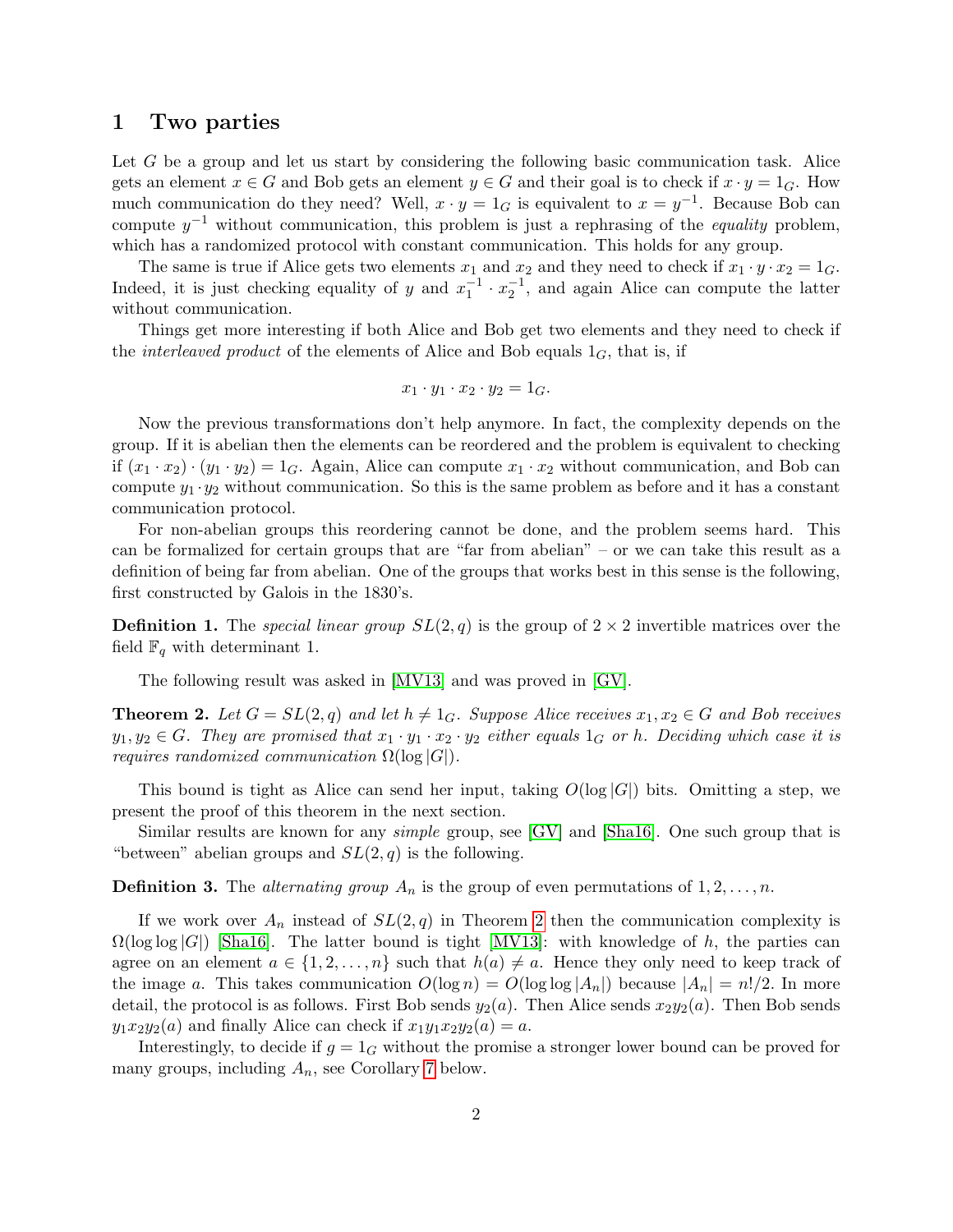Theorem [2](#page-1-1) and the corresponding results for other groups also scale with the length of the product: for example deciding if  $x_1 \cdot y_1 \cdot x_2 \cdot y_2 \cdots x_t \cdot y_t = 1_G$  over  $G = SL(2, q)$  requires communication  $\Omega(t \log |G|)$  which is tight. This is stated formally for the more general setting of multiparty communication in Theorem [18](#page-13-1) below.

<span id="page-2-1"></span>Problem 4. Understand for which groups Theorem [2](#page-1-1) applies. In particular, is the communication large for every quasirandom group [\[Gow08\]](#page-21-2)?

A strength of the above lower bounds is that they hold for any choice of  $h$  in the promise. Moreover, they in fact hold even if the parties only achieve a slight advantage over random guessing. This makes them equivalent to certain *mixing* results, discussed below in Section [4.1.](#page-10-1) Next we prove other lower bounds that do not hold for any choice of h and can be obtained by reduction from *disjointness*. First we show that for any non-abelian group G there exists an element h such that deciding if  $g = 1_G$  or  $g = h$  requires communication linear in the length of the product. Interestingly, the proof works for any non-abelian group. The choice of  $h$  is critical, as for some non-abelian G and h the problem is easy. For example: take any group G and consider  $H := G \times \mathbb{Z}_2$ where  $\mathbb{Z}_2$  is the group of integers with addition modulo 2. Distinguishing between  $1_H = (1_G, 0)$ and  $h = (1_G, 1)$  amounts to computing the parity of (the  $\mathbb{Z}_2$  components of) the input, which takes constant communication.

<span id="page-2-0"></span>**Theorem 5.** Let G be a non-abelian group. There exists  $h \in G$  such that the following holds. Suppose Alice receives  $x_1, x_2, \ldots, x_t$  and receives  $y_1, y_2, \ldots, y_t$ . They are promised that  $x_1 \cdot y_1 \cdot x_2 \cdot$  $y_2 \cdot \dots \cdot x_t \cdot y_t$  either equals  $1_G$  or h. Deciding which case it is requires randomized communication  $\Omega(t)$ .

Proof. We reduce from *unique set-disjointness*, defined below. For the reduction we encode the And of two bits  $s, t \in \{0, 1\}$  as a group product. This encoding is similar to the famous puzzle that asks to hang a picture on a wall with two nails in such a way that the picture falls if either nail is removed. Since G is non-abelian, there exist  $a, b \in G$  such that  $a \cdot b \neq b \cdot a$ , and in particular  $a \cdot b \cdot a^{-1} \cdot b^{-1} = h$  with  $h \neq 1$ . We can use this fact to encode the And of s and t as

$$
a^s \cdot b^t \cdot a^{-s} \cdot b^{-t} = \begin{cases} 1 & \text{if } \text{And}(s, t) = 0 \\ h & \text{otherwise} \end{cases}
$$

.

In the disjointness problem Alice and Bob get inputs  $x, y \in \{0, 1\}^t$  respectively, and they wish to check if there exists an  $i \in [t]$  such that  $x_i \wedge y_i = 1$ . If you think of x, y as characteristic vectors of sets, this problem is asking if the sets have a common element or not. The communication of this problem is  $\Omega(t)$  [\[KS92,](#page-22-10) [Raz92\]](#page-22-11). Moreover, in the "unique" variant of this problem where the number of such i's is 0 or 1, the same lower bound  $\Omega(t)$  still applies. This follows from [\[KS92,](#page-22-10) [Raz92\]](#page-22-11) – see also Proposition 3.3 in [\[AMS99\]](#page-20-2). For more on disjointness see the surveys [\[She14,](#page-23-5) [CP10\]](#page-21-6).

We will reduce unique disjointness to group products. For  $x, y \in \{0, 1\}^t$  we produce inputs for the group problem as follows:

$$
x \to (a^{x_1}, a^{-x_1}, \dots, a^{x_t}, a^{-x_t})
$$
  

$$
y \to (b^{y_1}, b^{-y_1}, \dots, b^{y_t}, b^{-y_t}).
$$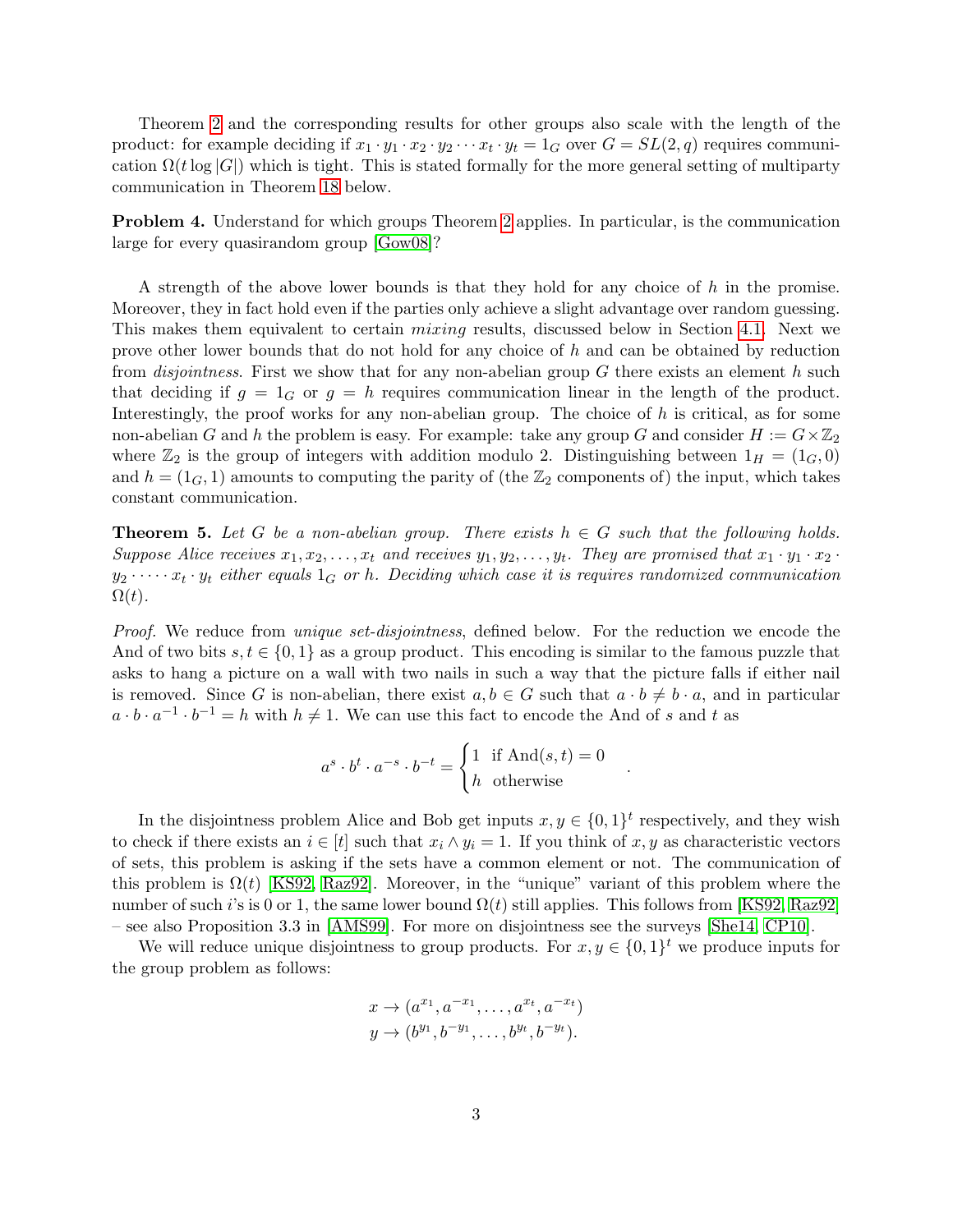The group product becomes

$$
\underbrace{a^{x_1}\cdot b^{y_1}\cdot a^{-x_1}\cdot b^{-y_1}}_{1 \text{ bit}}\cdot \cdots \cdot a^{x_t}\cdot b^{y_t}\cdot a^{-x_t}\cdot b^{-y_t}.
$$

If there isn't an  $i \in [t]$  such that  $x_i \wedge y_i = 1$ , then for each i the term  $a^{x_i} \cdot b^{y_i} \cdot a^{-x_i} \cdot b^{-y_i}$  is  $1_G$ , and thus the whole product is 1.

Otherwise, there exists a unique i such that  $x_i \wedge y_i = 1$  and thus the product will be  $1 \cdots 1$ .  $h \cdot 1 \cdots 1 = h$ , with h being in the i-th position. If Alice and Bob can check if the above product is equal to 1, they can also solve the unique set disjointness problem, and thus the lower bound applies for the former.  $\Box$ 

We required the uniqueness property, because otherwise we might get a product  $h^c$  that could be equal to 1 in some groups.

Next we prove a result for products of length just 4; it applies to non-abelian groups of the form  $G = H<sup>n</sup>$  and not with the promise.

<span id="page-3-2"></span>**Theorem 6.** Let H be a non-abelian group and consider  $G = H<sup>n</sup>$ . Suppose Alice receives  $x_1, x_2$ and Bob receives  $y_1, y_2$ . Deciding if  $x_1 \cdot y_1 \cdot x_2 \cdot y_2 = 1_G$  requires randomized communication  $\Omega(n)$ .

*Proof.* The proof is similar to the proof of Theorem [5.](#page-2-0) We use coordinate i of G to encode bit i of the disjointness instance. If there is no intersection in the latter, the product will be  $1_G$ . Otherwise, at least some coordinate will be  $\neq 1_G$ .

As a corollary we can prove a lower bound for  $A_n$ .

<span id="page-3-1"></span>**Corollary 7.** Theorem [6](#page-3-2) holds for  $G = A_n$ .

*Proof.* Note that  $A_n$  contains  $(A_4)^{\lfloor n/4 \rfloor}$  and that  $A_4$  is not abelian.

Theorem [6](#page-3-2) is tight for constant-size H.

**Problem 8.** Is Corollary [7](#page-3-1) tight? The trivial upper bound is  $O(\log |A_n|) = O(n \log n)$ .

# <span id="page-3-0"></span>2 Proof of Theorem [2](#page-1-1)

Several related proofs of this theorem exist, see [\[GV15,](#page-22-12) [GV,](#page-22-7) [Sha16\]](#page-23-4). As in [\[GV\]](#page-22-7), the proof that we present can be broken down in three steps. First we reduce the problem to a statement about conjugacy classes. Second we reduce this to a statement about trace maps. Third we prove the latter. We present the first step in a way that is similar but slightly different from the presentation in [\[GV\]](#page-22-7). The second step is only sketched, but relies on classical results about  $SL(2, q)$  and can be found in [\[GV\]](#page-22-7). For the third we present a proof that was communicated to us by Will Sawin. We thank him for his permission to include it here.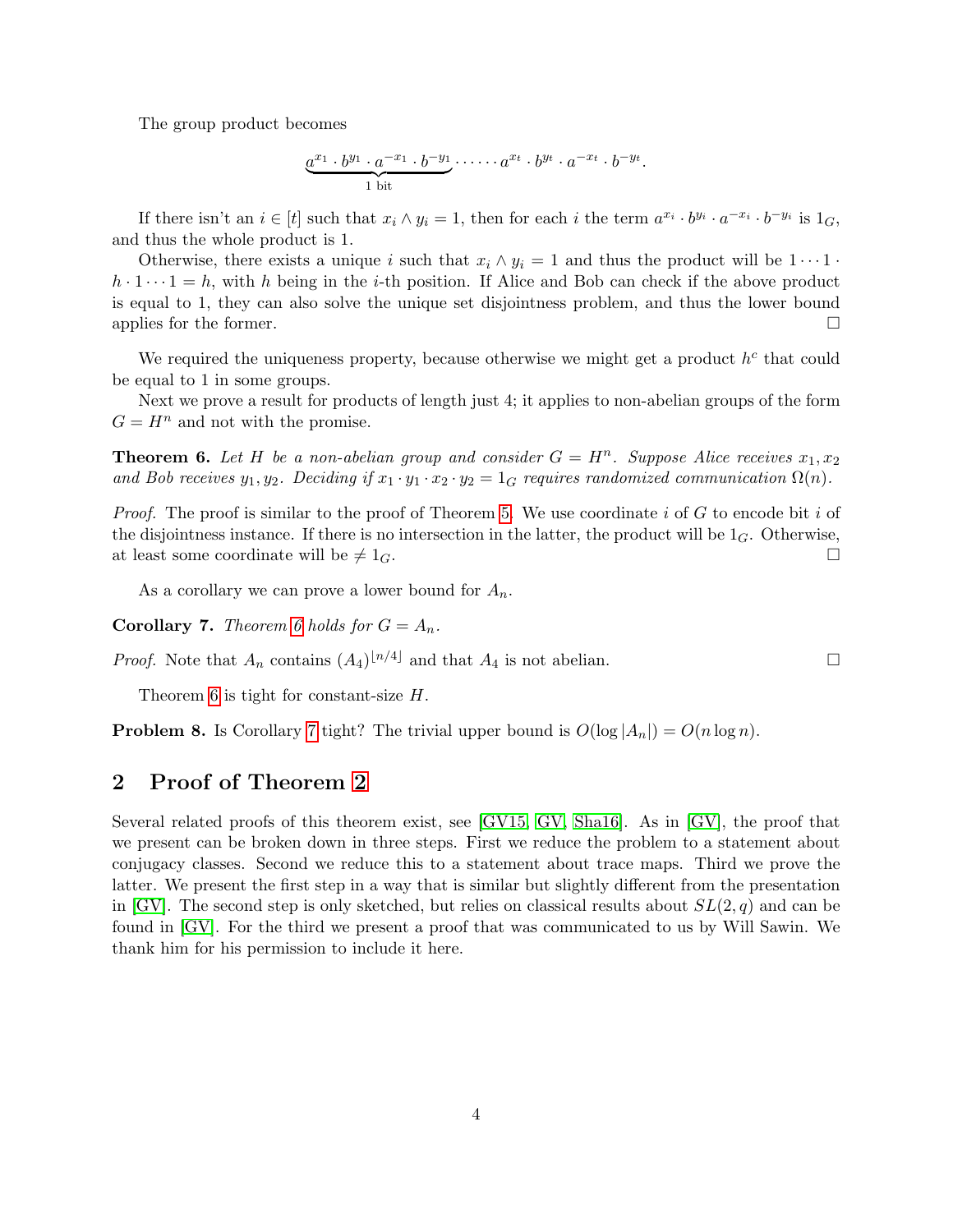### 2.1 Step 1

We would like to rule out randomized protocols, but it is hard to reason about them directly. Instead, we are going to rule out deterministic protocols on random inputs. First, for any group element  $g \in G$  we define the distribution on quadruples  $D_g := (x_1, y_1, x_2, (x_1 \cdot y_1 \cdot x_2)^{-1} g)$ , where  $x_1, y_1, x_2 \in G$  are uniformly random elements. Note the product of the elements in  $D_q$  is always g.

Towards a contradiction, suppose we have a randomized protocol P such that

$$
\mathbb{P}[P(D_1) = 1] \ge \mathbb{P}[P(D_h) = 1] + \frac{1}{10}.
$$

This implies a deterministic protocol with the same gap, by fixing the randomness.

We reach a contradiction by showing that for every deterministic protocol  $P$  using little communication, we have

$$
|\Pr[P(D_1) = 1] - \Pr[P(D_h) = 1]| \le \frac{1}{100}.
$$

We start with the following standard lemma, which describes a protocol using product sets.

<span id="page-4-0"></span>**Lemma 9.** (The set of accepted inputs of) A deterministic c-bit protocol for a function  $f: X \times Y \rightarrow$ Z can be written as a disjoint union of  $2<sup>c</sup>$  rectangles, where a rectangle is a product set of the form  $A \times B$  with  $A \subseteq X$  and  $B \subseteq Y$  and where f is constant.

*Proof.* (sketch) For every communication transcript t, let  $S_t \subseteq G^2$  be the set of inputs giving transcript t. The sets  $S_t$  are disjoint since an input gives only one transcript, and their number is 2<sup>c</sup>: one for each communication transcript of the protocol. The rectangle property can be proven by induction on the protocol tree.

Next, we show that any rectangle  $A \times B$  cannot distinguish  $D_1, D_h$ . The way we achieve this is by showing that the probability that  $(A \times B)(D_g) = 1$  is roughly the same for every g, and is roughly the density of the rectangle. (We write  $A \times B$  for the characteristic function of the set  $A \times B$ .) Without loss of generality we set  $g = 1_G$ . Let A have density  $\alpha$  and B have density  $\beta$ . We aim to bound above

$$
|\mathbb{E}_{a_1,b_1,a_2,b_2:a_1b_1a_2b_2=1}A(a_1,a_2)B(b_1,b_2)-\alpha\beta|,
$$

where note the distribution of  $a_1, b_1, a_2, b_2$  is the same as  $D_1$ .

Because the distribution of  $(b_1, b_2)$  is uniform in  $G^2$ , the above can be rewritten as

$$
|\mathbb{E}_{b_1,b_2} B(b_1, b_2) \mathbb{E}_{a_1,a_2:a_1b_1a_2b_2=1}(A(a_1, a_2) - \alpha)|
$$
  
\n
$$
\leq \sqrt{\mathbb{E}_{b_1,b_2} B(b_1, b_2)^2} \sqrt{\mathbb{E}_{b_1,b_2} \mathbb{E}_{a_1,a_2:a_1b_1a_2b_2=1}^2 (A(a_1, a_2) - \alpha)}.
$$
  
\n
$$
= \sqrt{\beta} \sqrt{\mathbb{E}_{b_1,b_2,a_1,a_2,a'_1,a'_2:a_1b_1a_2b_2=a'_1b_1a'_2b_2=1} A(a_1, a_2) A(a'_1, a'_2) - \alpha^2}.
$$

The inequality is Cauchy-Schwarz, and the step after that is obtained by expanding the square and noting that  $(a_1, a_2)$  is uniform in  $G^2$ , so that the expectation of the term  $A(a_1, a_2) \alpha$  is  $\alpha^2$ .

Now we do several transformations to rewrite the distribution in the last expectation in a convenient form. First, right-multiplying by  $b_2^{-1}$  we can rewrite the distribution as the uniform distribution on tuples such that

$$
a_1b_1a_2 = a'_1b_1a'_2.
$$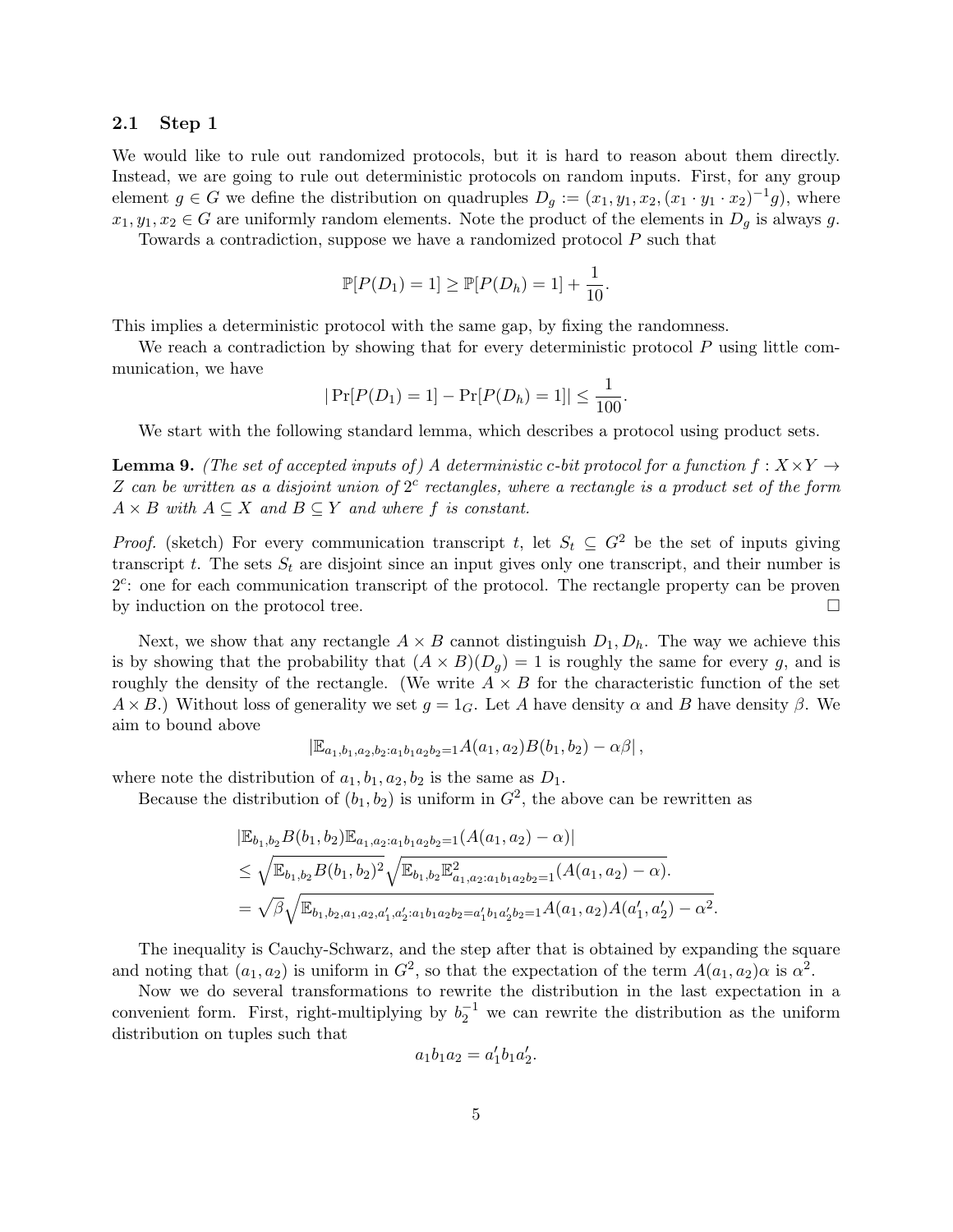The last equation is equivalent to  $b_1^{-1}(a'_1)^{-1}a_1b_1a_2 = a'_2$ . We can now set  $a'_1$  to be  $a_1x^{-1}$  to rewrite the distribution of the four-tuple as

$$
(a_1, a_2, a_1x^{-1}, C(x)a_2)
$$

where we use  $C(x)$  to denote a uniform element from the conjugacy class of x, that is  $b^{-1}xb$  for a uniform  $b \in G$ .

Hence it is sufficient to bound

$$
|\mathbb{E}A(a_1,a_2)A(a_1x^{-1},C(x)a_2)-\alpha^2|,
$$

where all the variables are uniform and independent.

With a similar derivation as above, this can be rewritten as

$$
|\mathbb{E}A(a_1, a_2)\mathbb{E}(A(a_1x^{-1}, C(x)a_2) - \alpha)|
$$
  
\n
$$
\leq \sqrt{\mathbb{E}A(a_1, a_2)^2} \sqrt{\mathbb{E}_{a_1, a_2} \mathbb{E}_x^2(A(a_1x^{-1}, C(x)a_2) - \alpha)}
$$
  
\n
$$
= \sqrt{\alpha} \sqrt{\mathbb{E}A(a_1x^{-1}, C(x)a_2)A(a_1x'^{-1}, C(x')a_2) - \alpha^2}.
$$

Here each occurrence of  $C$  denotes a uniform and independent conjugate. Hence it is sufficient to bound

$$
\left| \mathbb{E} A(a_1x^{-1}, C(x)a_2)A(a_1x'^{-1}, C(x')a_2) - \alpha^2 \right|.
$$

We can now replace  $a_2$  with  $C(x)^{-1}a_2$ . Because  $C(x)^{-1}$  has the same distribution of  $C(x^{-1})$ , it is sufficient to bound

$$
\left| \mathbb{E} A(a_1x^{-1}, a_2) A(a_1x'^{-1}, C(x')C(x^{-1})a_2) - \alpha^2 \right|.
$$

For this, it is enough to show that with high probability  $1 - 1/|G|^{\Omega(1)}$  over x and x', the distribution of  $C(x')C(x^{-1})$ , over the choice of the two independent conjugates, has statistical distance  $\leq 1/|G|^{\Omega(1)}$  from uniform.

### 2.2 Step 2

In this step we use information on the conjugacy classes of the group to reduce the latter task to one about the equidistribution of the trace map. Let  $Tr$  be the Trace map:

$$
Tr\begin{pmatrix} a_1 & a_2 \ a_3 & a_4 \end{pmatrix} = a_1 + a_4.
$$

We state the lemma that we want to show.

<span id="page-5-0"></span>**Lemma 10.** Let  $a := \begin{pmatrix} 0 & 1 \\ 1 & 0 \end{pmatrix}$ 1 w  $\Big)$  and  $b := \begin{pmatrix} v & 1 \\ 1 & 0 \end{pmatrix}$ . For all but  $O(1)$  values of  $w \in \mathbb{F}_q$  and  $v \in \mathbb{F}_q$ , the distribution of  $Tr (au^{-1}bu)$ 

is  $O(1/q)$  close to uniform over  $\mathbb{F}_q$  in statistical distance.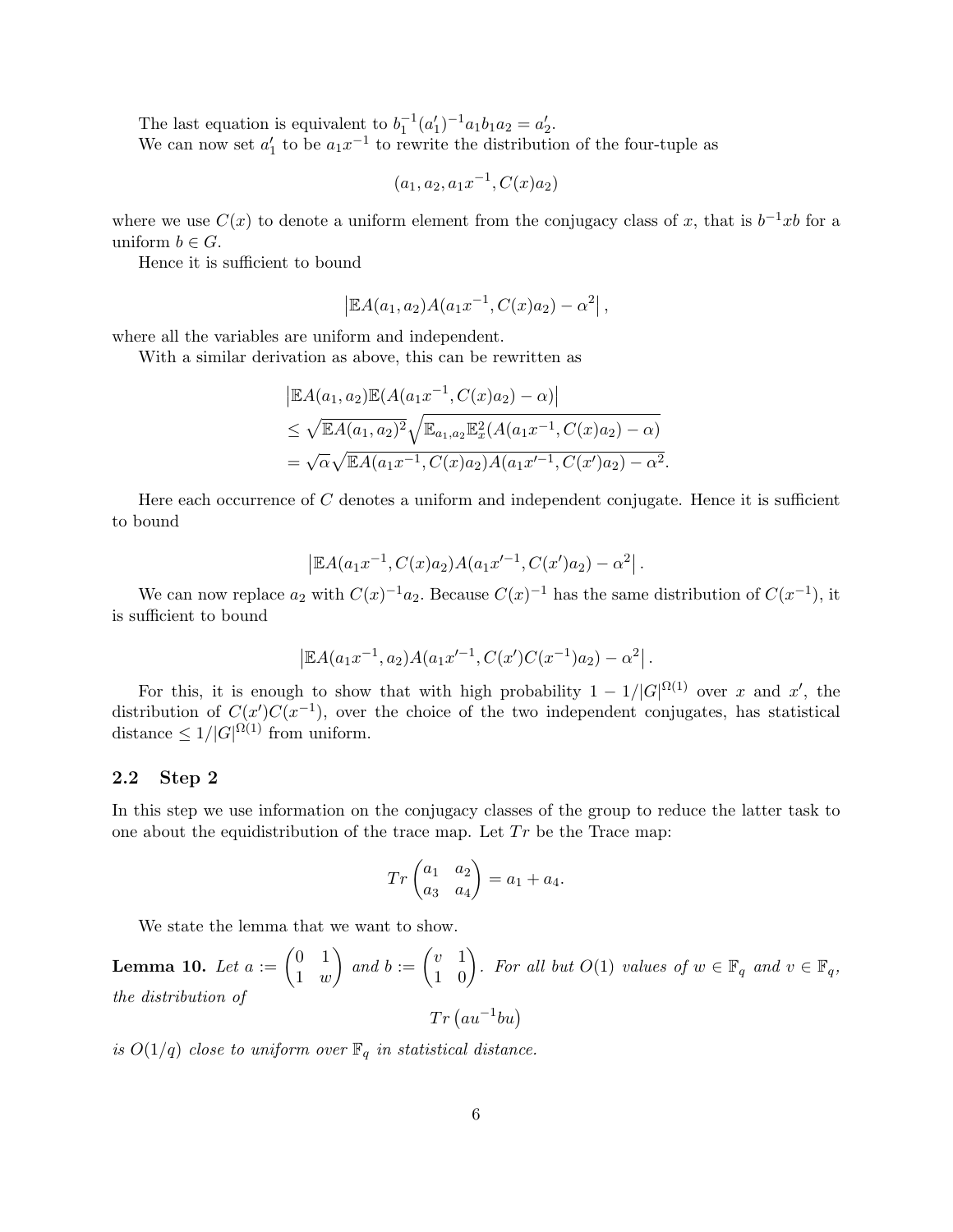To give some context, in  $SL(2, q)$  the conjugacy class of an element is essentially determined by the trace. Moreover, we can think of  $a$  and  $b$  as generic elements in  $G$ . So the lemma can be interpreted as saying that for typical  $a, b \in G$ , taking a uniform element from the conjugacy class of b and multiplying it by a yields an element whose conjugacy class is uniform among the classes of G. Using that essentially all conjugacy classes are equal, and some of the properties of the trace map, one can show that the above lemma implies that for typical  $x, x'$  the distribution of  $C(x')C(x^{-1})$  is close to uniform. For more on how this fits we refer the reader to [\[GV\]](#page-22-7).

#### <span id="page-6-0"></span>2.3 Step 3

We now present a proof of Lemma [10.](#page-5-0) The high-level argument of the proof is the same as in [\[GV\]](#page-22-7) (Lemma 5.5), but the details may be more accessible and in particular the use of the Lang-Weil theorem [\[LW54\]](#page-22-13) from algebraic geometry is replaced by a more elementary argument. For simplicity we shall only cover the case where q is prime. We will show that for all but  $O(1)$  values of  $v, w, c \in \mathbb{F}_q$ , the probability over u that  $Tr(au^{-1}bu) = c$  is within  $O(1/q^2)$  of  $1/q$ , and for the others it is at most  $O(1/q)$ . Summing over c gives the result.

We shall consider elements  $b$  whose trace is unique to the conjugacy class of  $b$ . (This holds for all but  $O(1)$  conjugacy classes – see for example  $\left[\text{GV}\right]$  for details.) This means that the distribution of  $u^{-1}bu$  is that of a uniform element in G conditioned on having trace b. Hence, we can write the probability that  $Tr(au^{-1}bu) = c$  as the number of solutions in x to the following three equations (divided by the size of the group, which is  $q^3 - q$ ):

$$
x_3 + x_2 + wx_4 = c
$$
  
\n
$$
x_1 + x_4 = v
$$
  
\n
$$
x_1x_4 - x_3x_3 = 1
$$
  
\n
$$
(Tr(ax) = c),
$$
  
\n
$$
(Tr(ax) = c),
$$
  
\n
$$
(Tr(ax) = c),
$$
  
\n
$$
(Tr(ax) = c),
$$
  
\n
$$
(Tr(ax) = c),
$$
  
\n
$$
(Tr(ax) = c),
$$
  
\n
$$
(Tr(ax) = c),
$$
  
\n
$$
(Tr(ax) = c),
$$
  
\n
$$
(Tr(ax) = c),
$$
  
\n
$$
(Tr(ax) = c),
$$
  
\n
$$
(Tr(ax) = c),
$$

We use the second one to remove  $x_1$  and the first one to remove  $x_2$  from the last equation. This gives

$$
(v - x_4)x_4 - (c - x_3 - wx_4)x_3 = 1.
$$

This is an equation in two variables. Write  $x = x_3$  and  $y = x_4$  and use distributivity to rewrite the equation as

$$
-y^2 + vy - cx + x^2 + wxy = 1.
$$

At least since Lagrange it has been known how to reduce this to a Pell equation  $x^2 + dy^2 = e$ . This is done by applying an invertible affine transformation, which does not change the number of solutions. First set  $x = x - wy/2$ . Then the equation becomes

$$
-y^2 + vy - c(x - wy/2) + (x - wy/2)^2 + w(x - wy/2)y = 1.
$$

Equivalently, the cross-term has disappeared and we have

$$
y^2(-1 - w^2/4) + y(v + cw/2) + x^2 - cx = 1.
$$

Now one can add constants to  $x$  and  $y$  to remove the linear terms, changing the constant term. Specifically, let  $h := (v + cw/2)/2$  and set  $y = y - h$  and  $x = x + c/2$ . The equation becomes

$$
(y-h)^{2}(-1-w^{2}/4) + (y-h)2h + (x+c/2)^{2} - c(x+c/2) = 1.
$$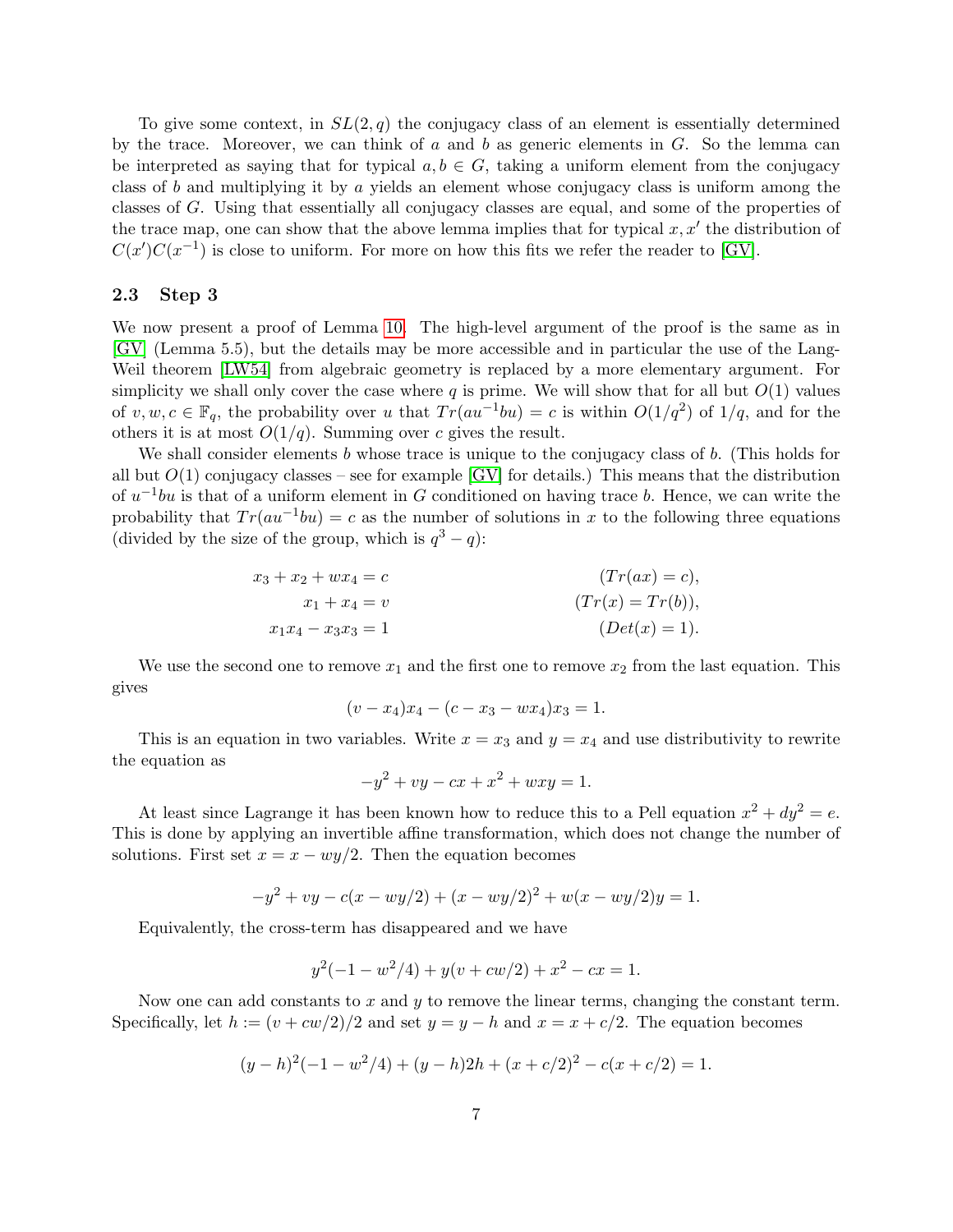The linear terms disappear, the coefficients of  $x^2$  and  $y^2$  do not change and the equation can be rewritten as

$$
y^{2}(-1-w^{2}/4) + h^{2}(-1-w^{2}/4) - 2h^{2} + x^{2} + (c/2)^{2} - c^{2}/2 = 1.
$$

So this is now a Pell equation

$$
x^2 + dy^2 = e
$$

where  $d := (-1 - w^2/4)$  and

$$
e := 1 + h2(3 + w2/4) + (c/2)2 = 1 + (v2 + (cw/2)2 + cww)(1/4)(3 + w2/4) + (c/2)2.
$$

For all but  $O(1)$  values of w we have that d is non-zero. Moreover, for all but  $O(1)$  values of v, w the term e is a non-zero polynomial in c. (Specifically, for any  $v \neq 0$  and any w such that  $3 + w^2/4 \neq 0$ .) So we only consider the values of c that make it non-zero. Those where  $e = 0$  give  $O(q)$  solutions, which is fine. We conclude with the following lemma.

**Lemma 11.** For d and e non-zero, and prime q, the number of solutions over  $\mathbb{F}_q$  to the Pell equation

$$
x^2 + dy^2 = e
$$

is within  $O(1)$  of q.

This is a basic result from algebraic geometry that can be proved from first principles.

*Proof.* If  $d = -f^2$  for some  $f \in \mathbb{F}_q$ , then we can replace y with fy and we can count instead the solutions to the equation

$$
x^2 - y^2 = e.
$$

Because  $x^2 - y^2 = (x - y)(x + y)$  we can set  $x' := x - y$  and  $y' := x + y$ , which preserves the number of solutions, and rewrite the equation as

$$
x'y' = e.
$$

Because  $e \neq 0$ , this has  $q-1$  solutions: for every non-zero y' we have  $x' = e/y'$ .

So now we can assume that  $d \neq -f^2$  for any  $f \in \mathbb{F}_q$ . Because the number of squares is  $(q+1)/2$ , the range of  $x^2$  has size  $(q + 1)/2$ . Similarly, the range of  $e - dy^2$  also has size  $(q + 1)/2$ . Hence these two ranges intersect, and there is a solution  $(a, b)$ .

We take a line passing through  $(a, b)$ : for parameters  $s, t \in \mathbb{F}$  we consider pairs  $(a + t, b + st)$ . There is a bijection between such pairs with  $t \neq 0$  and the points  $(x, y)$  with  $x \neq a$ . Because the number of solutions with  $x = a$  is  $O(1)$ , using that  $d \neq 0$ , it suffices to count the solutions with  $t \neq 0.$ 

The intuition is that this line has two intersections with the curve  $x^2 + dy^2 = e$ . Because one of them,  $(a, b)$ , lies in  $\mathbb{F}_q$ , the other has to lie as well there. Algebraically, we can plug the pair in the expression to obtain the equivalent equation

$$
a^2 + t^2 + 2at + d(b^2 + s^2t^2 + 2bst) = e.
$$

Using that  $(a, b)$  is a solution this becomes

$$
t^2 + 2at + ds^2t^2 + 2dbst = 0
$$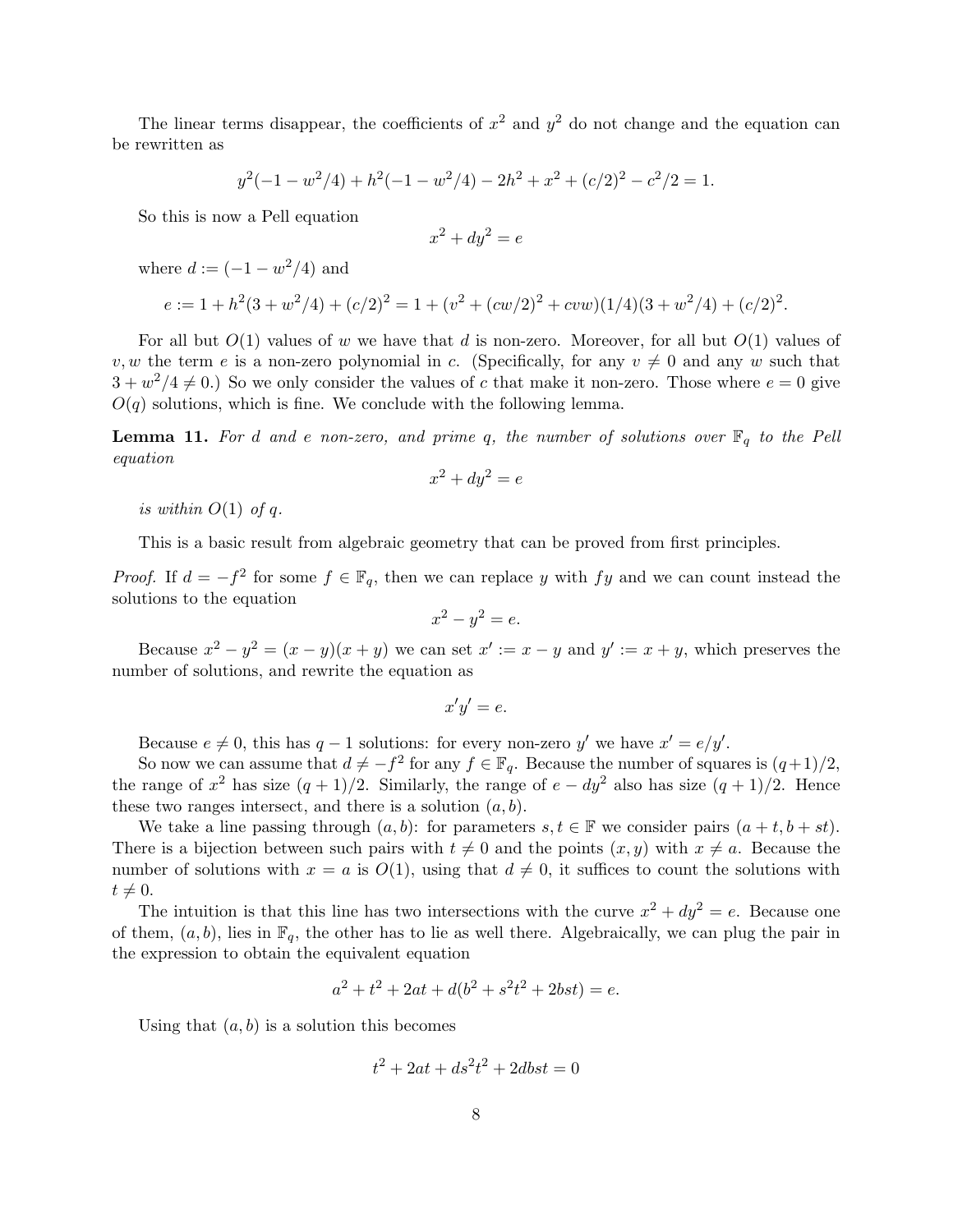We can divide by  $t \neq 0$ . Obtaining

$$
t(1+ds^2) + 2a + 2dbs = 0.
$$

We can now divide by  $1 + ds^2$  which is non-zero by the assumption  $d \neq -f^2$ . This yields

$$
t = (-2a - 2dbs)/(1 + ds^2).
$$

Hence for every value of s there is a unique t giving a solution. This gives q solutions.

## <span id="page-8-0"></span>3 Number-in-hand

In this section we consider the following three-party number-in-hand problem: Alice gets  $x \in G$ , Bob gets  $y \in G$ , Charlie gets  $z \in G$ , and they want to know if  $x \cdot y \cdot z = 1_G$ . The communication depends on the group G. We present next two efficient protocols for abelian groups, and then a communication lower bound for other groups.

### 3.1 A randomized protocol for the hypercube

We begin with the simplest setting. Let  $G = (\mathbb{Z}_2)^n$ , that is *n*-bit strings with bit-wise addition modulo 2. The parties want to check if  $x + y + z = 0^n$ . They can do so as follows. First, they pick a hash function h that is linear:  $h(x + y) = h(x) + h(y)$ . Specifically, for a uniformly random  $a \in \{0,1\}^n$  define  $h_a(x) := \sum a_i x_i \mod 2$ . Then, the protocol is as follows.

- Alice sends  $h_a(x)$ ,
- Bob send  $h_a(y)$ ,
- Charlie accepts if and only if  $h_a(x) + h_a(y) + h_a(z) = 0$ .

The hash function outputs 1 bit, so the communication is constant. By linearity, the protocol accepts iff  $h_a(x + y + z) = 0$ . If  $x + y + z = 0$  this is always the case, otherwise it happens with probability 1/2.

### <span id="page-8-2"></span>3.2 A randomized protocol for  $\mathbb{Z}_N$

This protocol is from [\[Vio14\]](#page-23-6). For simplicity we only consider the case  $N = 2^n$  here – the protocol for general N is in [\[Vio14\]](#page-23-6). Again, the parties want to check if  $x+y+z=0 \mod N$ . For this group, there is no 100% linear hash function but there are almost linear hash functions  $h: \mathbb{Z}_N \to \mathbb{Z}_{2^{\ell}}$ that satisfy the following properties. Note that the inputs to  $h$  are interpreted modulo  $N$  and the outputs modulo  $2^{\ell}$ .

- 1. for all  $a, x, y$  there is  $c \in \{0, 1\}$  such that  $h_a(x + y) = h_a(x) + h_a(y) + c$ ,
- 2. for all  $x \neq 0$  we have  $\mathbb{P}_a[h_a(x) \in \{-2, -1, 0, 1, 2\}] \leq O(1/2^{\ell}),$
- <span id="page-8-1"></span>3.  $h_a(0) = 0$ .

Assuming some random hash function  $h$  that satisfies the above properties the protocol works similarly to the previous one: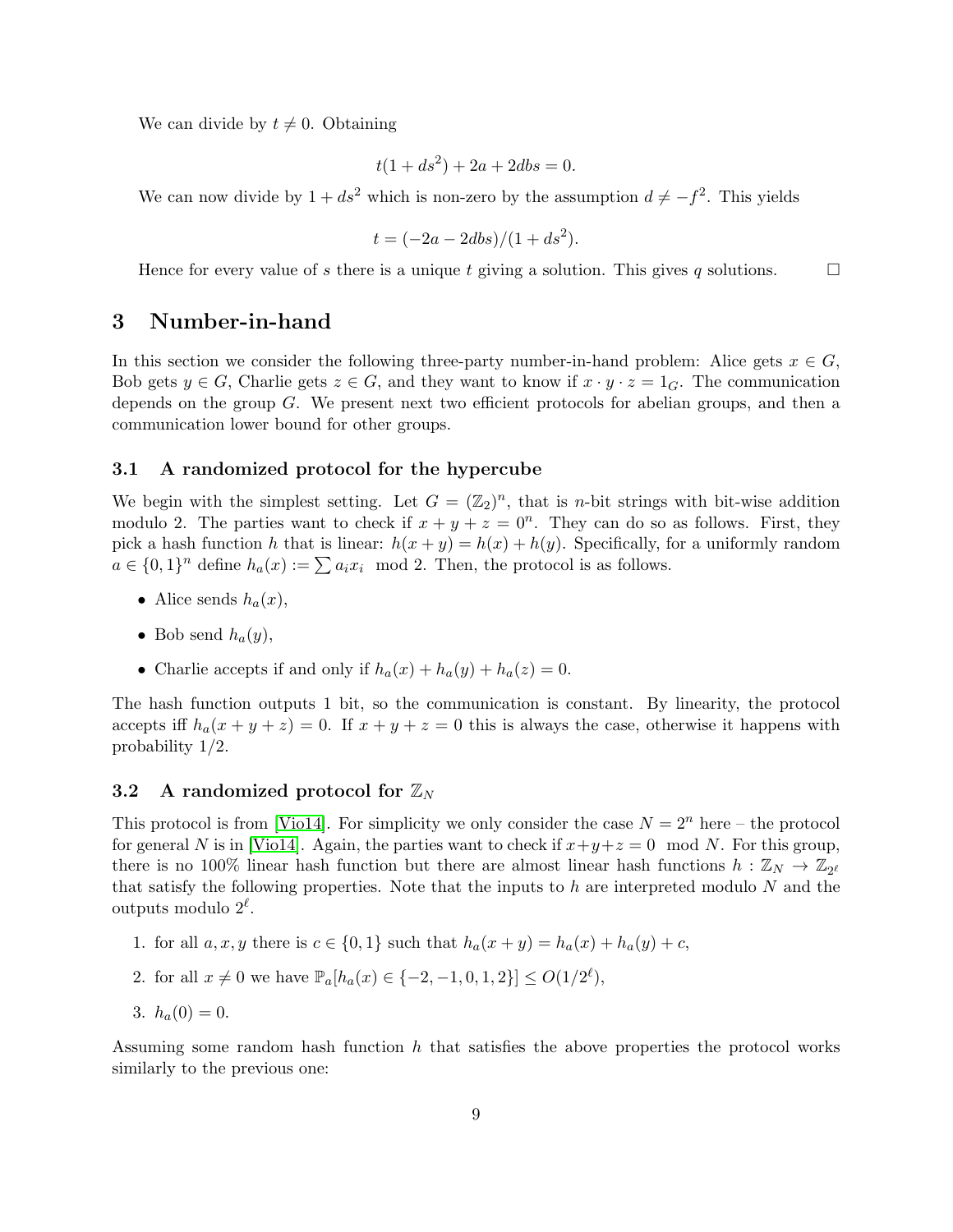- Alice sends  $h_a(x)$ ,
- Bob sends  $h_a(y)$ ,
- Charlie accepts if and only if  $h_a(x) + h_a(y) + h_a(z) \in \{-2, -1, 0\}.$

We set  $\ell = O(1)$  to achieve constant communication. To prove correctness of the protocol, first note that  $h_a(x) + h_a(y) + h_a(z) = h_a(x + y + z) - c$  for some  $c \in \{0, 1, 2\}$ . Then consider the following two cases:

- if  $x + y + z = 0$  then  $h_a(x + y + z) c = h_a(0) c = -c$ , and the protocol is always correct.
- if  $x+y+z\neq 0$  then the probability that  $h_a(x+y+z)-c\in \{-2,-1,0\}$  for some  $c\in \{0,1,2\}$ is at most the probability that  $h_a(x+y+z) \in \{-2,-1,0,1,2\}$ , which is  $\leq 2^{-\Omega(\ell)}$ ; so the protocol is correct with high probability.

#### The hash function..

For the hash function we can use one analyzed in  $[DHKP97]$ . Let a be a random odd number modulo  $2^n$ . Define

$$
h_a(x) := (a \cdot x \gg n - \ell) \mod 2^{\ell}
$$

where the product  $a \cdot x$  is integer multiplication, and  $\gg$  is bit-shift. In other words we output the bits  $n - \ell + 1, n - \ell + 2, \ldots, n$  of the integer product  $a \cdot x$ .

We now verify that the above hash function family satisfies the three properties we required above.

Property (3) is trivially satisfied.

For property (1), notice that if in the addition  $a \cdot x + a \cdot y$  the carry into the  $n - \ell + 1$  bit is 0 then

$$
(a \cdot x \gg n - \ell) + (a \cdot y \gg n - \ell) = (a \cdot x + a \cdot y) \gg n - \ell;
$$

otherwise

$$
(a \cdot x \gg n - \ell) + (a \cdot y \gg n - \ell) + 1 = (a \cdot x + a \cdot y) \gg n - \ell.
$$

This concludes the proof for property (1).

Finally, we prove property (2). We start by writing  $x = s \cdot 2^c$  where s is odd. So the binary representation of  $x$  looks like

$$
(\cdots \cdots 1\underbrace{0\cdots 0}_{c \text{ bits}}).
$$

The binary representation of the product  $a \cdot x$  for a uniformly random a looks like

$$
(uniform 1\underbrace{0\cdots 0}_{c \text{ bits}}).
$$

We consider the two following cases for the product  $a \cdot x$ :

- 1. If  $a \cdot x = (uniform 1)$ 2 bits  $\sim$  $\ell$  bits  $\cdots$ 0), or equivalently  $c \geq n - \ell + 2$ , the output never lands in the bad set  $\{-2, -1, 0, 1, 2\};$
- 2. Otherwise, the hash function output has  $\ell-O(1)$  uniform bits. For any set B, the probability that the output lands in B is at most  $|B| \cdot 2^{-\ell+O(1)}$ .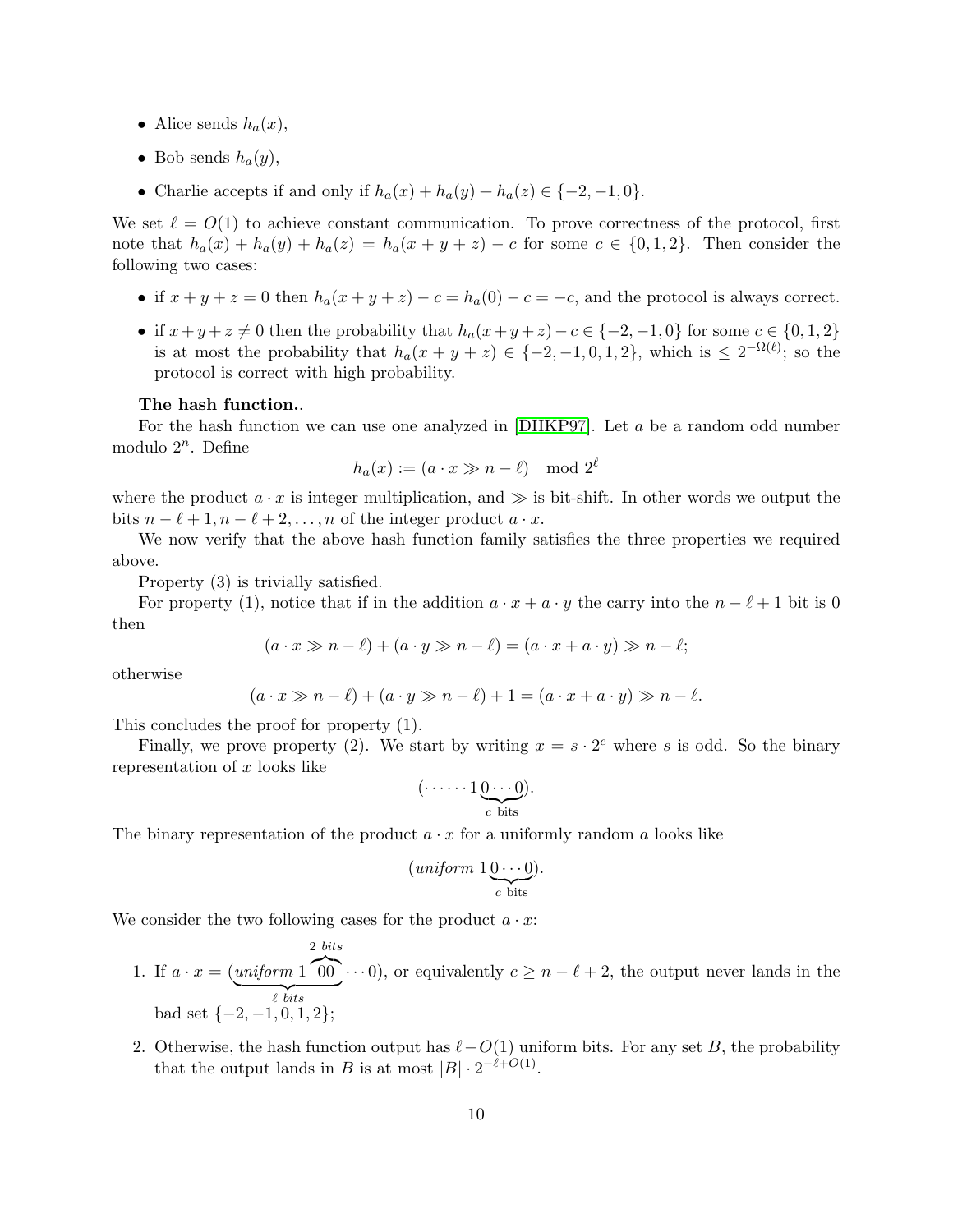### <span id="page-10-3"></span>3.3 Quasirandom groups

What happens in other groups? The hash function used in the previous result was fairly nontrivial. Do we have an almost linear hash function for  $2 \times 2$  matrices? The answer is negative. For  $SL_2(q)$  and  $A_n$  the problem is hard, even under the promise. For a group G the complexity can be expressed in terms of a parameter d which comes from representation theory. We will not formally define this parameter here, but several qualitatively equivalent formulations can be found in [\[Gow08\]](#page-21-2). Instead the following table shows the d's for the groups we've introduced.

|          | ٠ | abelian |                               | $\sim$<br>$\Omega$ |
|----------|---|---------|-------------------------------|--------------------|
| $\bm{u}$ |   |         | 10 <sub>0</sub><br>log log  G | ь                  |

<span id="page-10-2"></span>**Theorem 12.** Let G be a group, and let  $h \neq 1_G$ . Let d be the minimum dimension of any irreducible representation of  $G$ . Suppose Alice, Bob, and Charlie receive x, y, and z respectively. They are promised that  $x \cdot y \cdot z$  either equals  $1_G$  or h. Deciding which case it is requires randomized communication complexity  $\Omega(\log d)$ .

This result is tight for the groups we have discussed so far. The arguments are the same as before. Specifically, for  $SL_2(q)$  the communication is  $\Omega(\log |G|)$ . This is tight up to constants, because Alice and Bob can send their elements. For  $A_n$  the communication is  $\Omega(\log \log |G|)$ . This is tight as well, as the parties can again just communicate the images of an element  $a$  such that  $h(a) \neq a$ , as discussed in Section [2.](#page-1-1) This also gives a computational proof that d cannot be too large for  $A_n$ , i.e., it is at most  $(\log |G|)^{O(1)}$ . For abelian groups we get nothing, matching the efficient protocols given above.

Problem 13. Is Theorem [12](#page-10-2) tight for every group? For the upper bounds, can we always find a protocol that works even without the promise?

# <span id="page-10-0"></span>4 Proof of Theorem [12](#page-10-2)

First we discuss several "mixing" lemmas for groups, then we come back to protocols and see how to apply one of them there.

### <span id="page-10-1"></span>4.1 mixing

We want to consider "high entropy" distributions over  $G$ , and state a fact showing that the multiplication of two such distributions "mixes" or in other words increases the entropy. To define entropy we use the norms  $||A||_c = \left(\sum_x A(x)^c\right)^{\frac{1}{c}}$ . Our notion of (non-)entropy will be  $||A||_2$ . Note that  $||A||_2^2$ is exactly the *collision probability*  $\mathbb{P}[A = A']$  where A' is independent and identically distributed to  $A$ . The smaller this quantity, the higher the entropy of  $A$ . For the uniform distribution  $U$  we have  $||U||_2^2 = 1/|G|$  and so we can think of  $1/|G|$  as maximum entropy. If A is uniform over  $\Omega(|G|)$ elements, we have  $||A||_2^2 = O(1/|G|)$  and we think of A as having "high" entropy.

Because the entropy of U is small, we can think of the distance between  $A$  and U in the 2-norm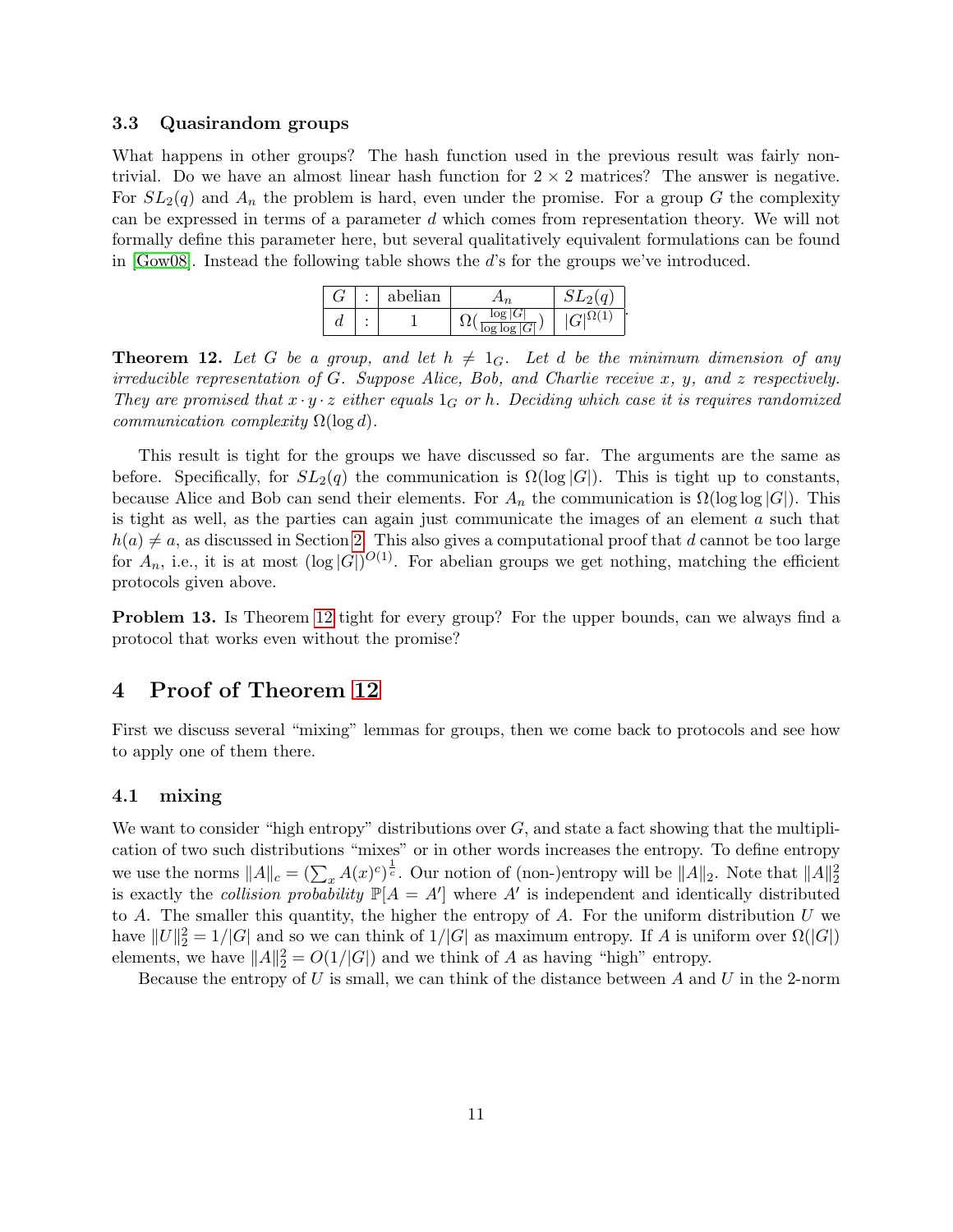as being essentially the entropy of A:

$$
||A - U||_2^2 = \sum_{x \in G} \left( A(x) - \frac{1}{|G|} \right)^2
$$
  
= 
$$
\sum_{x \in G} A(x)^2 - 2A(x) \frac{1}{|G|} + \frac{1}{|G|^2}
$$
  
= 
$$
||A||_2^2 - \frac{1}{|G|}
$$
  
= 
$$
||A||_2^2 - ||U||_2^2
$$
  

$$
\approx ||A||_2^2.
$$

<span id="page-11-0"></span>**Lemma 14.** [\[Gow08,](#page-21-2) [BNP08\]](#page-21-3) If  $X, Y$  are independent over  $G$ , then

$$
||X \cdot Y - U||_2 \le ||X||_2 ||Y||_2 \sqrt{\frac{|G|}{d}},
$$

where d is the minimum dimension of an irreducible representation of G.

By this lemma, for high entropy distributions X and Y, we get  $||X \cdot Y - U||_2 \le \frac{O(1)}{\sqrt{C_1}}$  $\frac{(\perp)}{|G|d}$ . The factor  $1/\sqrt{|G|}$  allows us to pass to *statistical distance*  $\Vert .\Vert_1$  using Cauchy-Schwarz:

$$
||X \cdot Y - U||_1 \le \sqrt{|G|} ||X \cdot Y - U||_2 \le \frac{O(1)}{\sqrt{d}}.
$$
\n(1)

This is the way in which we will use the lemma.

Another useful consequence of this lemma, which however we will not use directly, is this. Suppose now you have three independent, high-entropy variables  $X, Y, Z$ . Then for every  $g \in G$ we have

<span id="page-11-1"></span>
$$
|\mathbb{P}[X \cdot Y \cdot Z = g] - 1/|G|| \le ||X||_2 ||Y||_2 ||Z||_2 \sqrt{\frac{|G|}{d}}.
$$
\n(2)

To show this, set  $g = 1_G$  without loss of generality and rewrite the left-hand-side as

$$
|\sum_{h \in G} \mathbb{P}[X = h] (\mathbb{P}[YZ = h^{-1}] - 1/|G|)|.
$$

By Cauchy-Schwarz this is at most

$$
\sqrt{\sum_{h} \mathbb{P}^2[X=h]} \sqrt{\sum_{h} (\mathbb{P}[YZ=h^{-1}] - 1/|G|)^2} = ||X||_2 ||YZ - U||_2
$$

and we can conclude by Lemma [14.](#page-11-0) Hence the product of three high-entropy distributions is close to uniform in a point-wise sense: each group element is obtained with probability roughly  $1/|G|$ .

At least over  $SL(2,q)$ , there exists an alternative proof of this fact that does not mention representation theory (see [\[GV\]](#page-22-7) and [\[Vio16a,](#page-23-2) [Vio16b\]](#page-23-3)).

With this notation in hand, we conclude by stating a "mixing" version of Theorem [1.](#page-1-0) For more on this perspective we refer the reader to [\[GV\]](#page-22-7).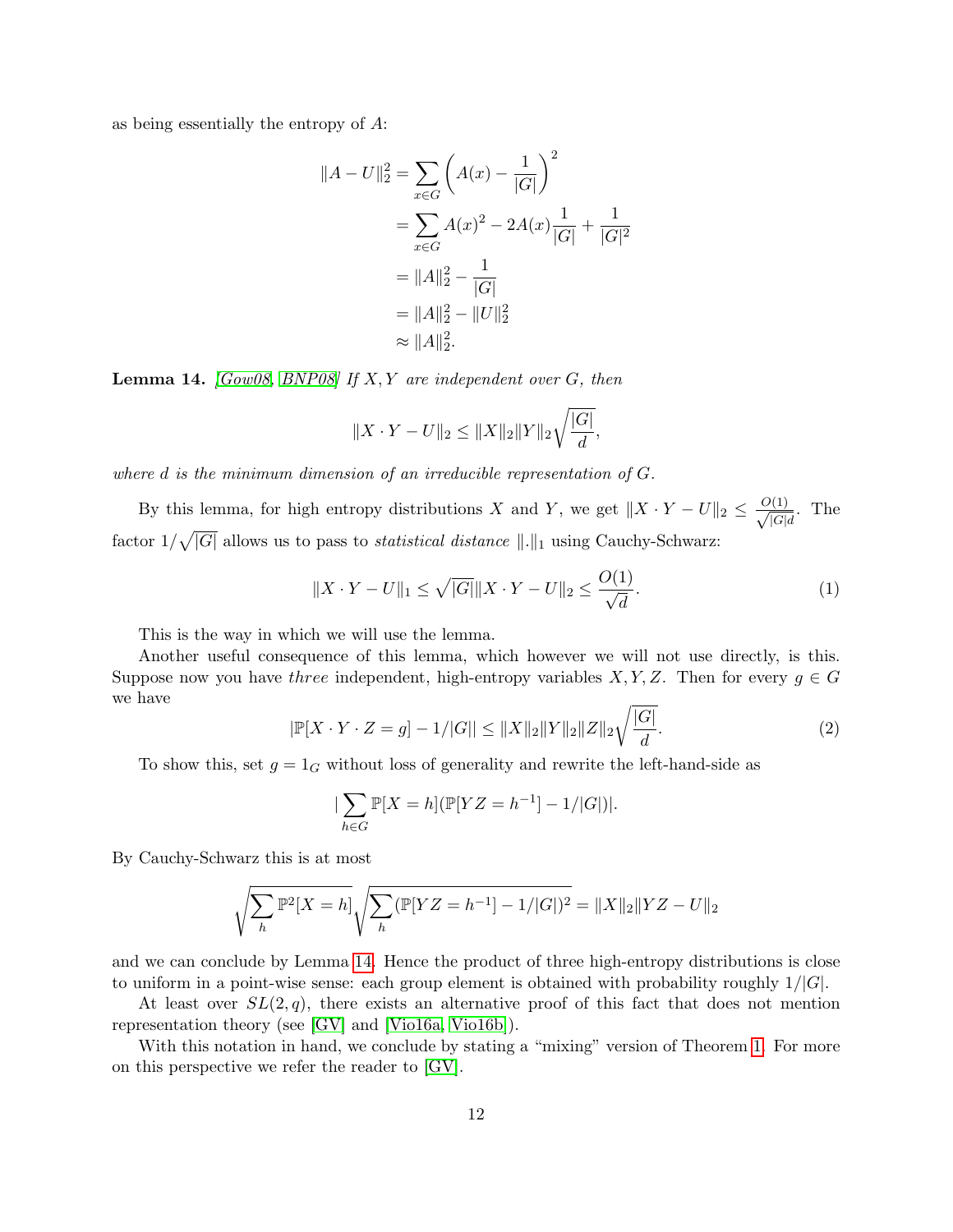**Theorem 15.** Let  $G = SL(2, q)$ . Let  $X = (X_1, X_2)$  and  $Y = (Y_1, Y_2)$  be two distributions over  $G^2$ . Suppose X is independent from Y. Let  $g \in G$ . We have

$$
|\mathbb{P}[X_1Y_1X_2Y_2 = g] - 1/|G|| \leq |G|^{1-\Omega(1)} \|X\|_2 \|Y\|_2.
$$

For example, when X and Y have high entropy over  $G^2$  (that is, are uniform over  $\Omega(|G|^2)$  pairs), we have  $||X||_2 \leq \sqrt{O(1)/|G|^2}$ , and so  $|G|^{1-\Omega(1)}||X||_2||Y||_2 \leq 1/|G|^{1+\Omega(1)}$ . In particular,  $X_1Y_1X_2Y_2$ is  $1/|G|^{\Omega(1)}$  close to uniform over G in statistical distance.

### 4.2 Back to protocols

As in the beginning of Section [2,](#page-3-0) for any group element  $g \in G$  we define the distribution on triples  $D_g := (x, y, (x \cdot y)^{-1}g)$ , where  $x, y \in G$  are uniform and independent. Note that the product of the elements in  $D_q$  is always g. Again as in Section [2,](#page-3-0) it suffices to show that for every deterministic protocols P using little communication we have

$$
|\Pr[P(D_1) = 1] - \Pr[P(D_h) = 1]| \le \frac{1}{100}.
$$

Analogously to Lemma [9,](#page-4-0) the following lemma describes a protocol using rectangles. The proof is nearly identical and is omitted.

<span id="page-12-1"></span>**Lemma 16.** (The set of accepted inputs of) A deterministic c-bit number-in-hand protocol with three parties can be written as a disjoint union of  $2<sup>c</sup>$  rectangles, that is product sets of the form  $A \times B \times C$ .

Next we show that these product sets cannot distinguish these two distributions  $D_1, D_h$ , via a straightforward application of lemma [14.](#page-11-0)

<span id="page-12-2"></span>**Lemma 17.** For all  $A, B, C \subseteq G$  we have  $|\mathbb{P}(A \times B \times C)(D_1) = 1| - |\mathbb{P}[(A \times B \times C)(D_h) = 1]| \le$  $1/d^{\Omega(1)}$ .

*Proof.* For any  $h \in G$  we have

<span id="page-12-0"></span>
$$
\mathbb{P}[(A \times B \times C)(D_h) = 1] = \mathbb{P}[(x, y) \in A \times B] \cdot \mathbb{P}[(x \cdot y)^{-1} \cdot h \in C | (x, y) \in A \times B],
$$
 (3)

where  $(x, y)$  is uniform in  $G^2$ . If either A or B is small, that is  $\mathbb{P}[x \in A] \leq \epsilon$  or  $\mathbb{P}[y \in B] \leq \epsilon$ , then also  $\mathbb{P}[(x,y) \in A \times B] \leq \epsilon$  and hence [\(3\)](#page-12-0) is at most  $\epsilon$  as well. This holds for every h, so we also have  $|\mathbb{P}(A \times B \times C)(D_1) = 1] - \mathbb{P}[(A \times B \times C)(D_h) = 1]| \leq \epsilon$ . We will choose  $\epsilon$  later.

Otherwise, A and B are large:  $\mathbb{P}[x \in A] > \epsilon$  and  $\mathbb{P}[y \in B] > \epsilon$ . Let  $(x', y')$  be the distribution of  $(x, y)$  conditioned on  $(x, y) \in A \times B$ . We have that x' and y' are independent and each is uniform over at least  $\epsilon |G|$  elements. By Lemma [14](#page-11-0) this implies  $||x' \cdot y' - U||_2 \le ||x'||_2 \cdot ||y'||_2 \cdot \sqrt{\frac{|G|}{d}}$  $\frac{d}{d}$ , where U is the uniform distribution. As mentioned after the lemma, by Cauchy–Schwarz we obtain

$$
||x' \cdot y' - U||_1 \leq |G| \cdot ||x'||_2 \cdot ||y'||_2 \cdot \sqrt{\frac{1}{d}} \leq \frac{1}{\epsilon} \cdot \frac{1}{\sqrt{d}},
$$

where the last inequality follows from the fact that  $||x||_2, ||y||_2 \leq \sqrt{\frac{1}{\epsilon|G|}}$ .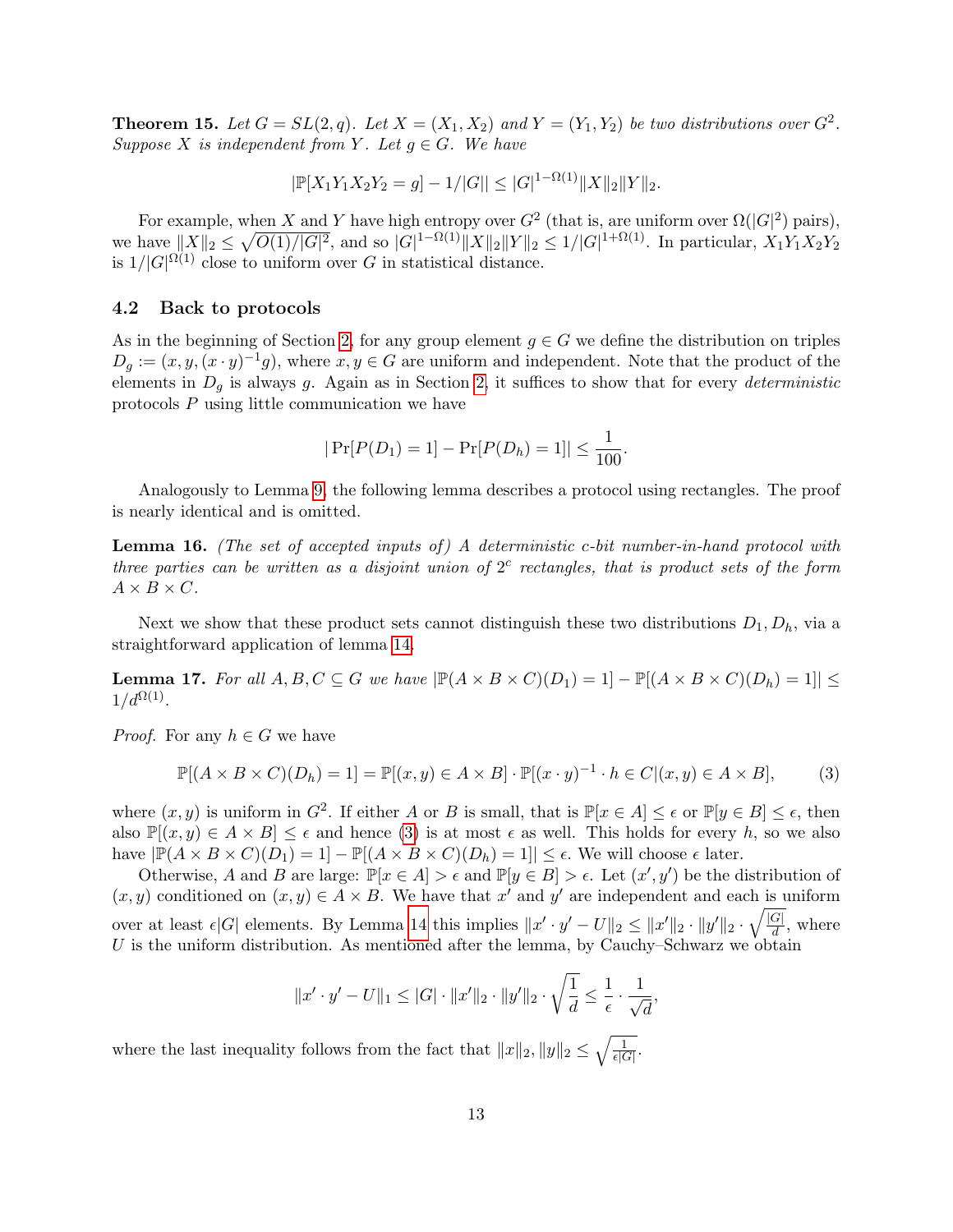This implies that  $\|(x' \cdot y')^{-1} - U\|_1 \leq \frac{1}{\epsilon}$  $\frac{1}{\epsilon} \cdot \frac{1}{\sqrt{2}}$  $\frac{1}{d}$  and  $\|(x' \cdot y')^{-1} \cdot h - U\|_1 \leq \frac{1}{\epsilon}$  $\frac{1}{\epsilon} \cdot \frac{1}{\sqrt{\epsilon}}$  $\frac{1}{d}$ , because taking inverses and multiplying by h does not change the distance to uniform. These two last inequalities imply that

$$
|\mathbb{P}[(x' \cdot y')^{-1} \in C] - \mathbb{P}[(x' \cdot y')^{-1} \cdot h \in C]| \le O(\frac{1}{\epsilon \sqrt{d}});
$$

and thus we get that

$$
|\mathbb{P}[(A \times B \times C)(D_1) = 1] - \mathbb{P}[(A \times B \times C)(D_h) = 1]| \le O(\frac{1}{\epsilon \sqrt{d}}).
$$

Picking  $\epsilon = 1/d^{1/4}$  completes the proof.

Returning to arbitrary deterministic protocols  $P$  (as opposed to rectangles), write  $P$  as a union of  $2<sup>c</sup>$  disjoint rectangles by Lemma [16.](#page-12-1) Applying Lemma [17](#page-12-2) and summing over all rectangles we get that the distinguishing advantage of P is at most  $2^{c}/d^{1/4}$ . For  $c \leq (1/100) \log d$  the advantage is at most  $1/100$ , concluding the proof.

# <span id="page-13-0"></span>5 Number-on-forehead

In number-on-forehead (NOH) communication complexity [\[CFL83\]](#page-21-8) with k parties, the input is a k-tuple  $(x_1, \ldots, x_k)$  and each party i sees all of it except  $x_i$ . The seminal work [\[BNS92\]](#page-21-9) proved lower bounds when  $k$  is logarithmic in the input length, and it remains a major open problem to prove lower bounds for larger k.

Theorem [2](#page-1-1) can be extended to the multiparty setting as follows (enabling an application in cryptography from [\[MV13\]](#page-22-5), where the question is asked).

<span id="page-13-1"></span>**Theorem 18.** Let  $G = SL(2,q)$  and let  $h \neq 1_G$ . Let M be a  $k \times t$  matrix of elements of G. Suppose party  $i = 1, 2, \ldots, k$  knows all rows except row i. Let g be the product of the entries of M column by column:  $g = \prod_{j=1}^t M_{j,1}M_{j,2}\cdots M_{j,k}$ . Suppose the parties are promised that g either equals  $1_G$ or h. Deciding which case it is requires randomized communication  $\geq t/b^{2^k} \log |G|$  for all  $t \geq b^{2^k}$ where b is a universal constant.

In particular, for every fixed k the communication is  $\Omega(\log |G|)$ , which is tight. The lower bound above is only meaningful when  $k$  is doubly-logarithmic in  $t$ .

<span id="page-13-2"></span>**Problem 19.** Is there a lower bound with  $k$  logarithmic in  $t$ ? More ambitiously, is there a lower bound with k super-logarithmic in t? We know of no non-trivial upper bounds. For  $k = 3$ , what is the smallest t for which lower bounds hold? The proof in  $\left[\text{GV}\right]$  gives a large constant for t. Does  $t = 2$  suffice?

The proof of Theorem [18](#page-13-1) is obtained from the following mixing result. Let  $X$  be a probability distribution on  $G^m$  such that any two coordinates are uniform in  $G^2$ . Then, a pointwise product of s independent copies of X is nearly uniform in  $G<sup>m</sup>$ , where s depends on m only. Again, such a result is false for abelian groups. For more on this proof we refer the reader to [\[GV\]](#page-22-7).

In the remainder of this survey we shall instead focus on the problem of separating deterministic and randomized communication. For  $k = 2$ , we know the optimal separation: The equality function requires  $\Omega(n)$  communication for deterministic protocols, but can be solved using  $O(1)$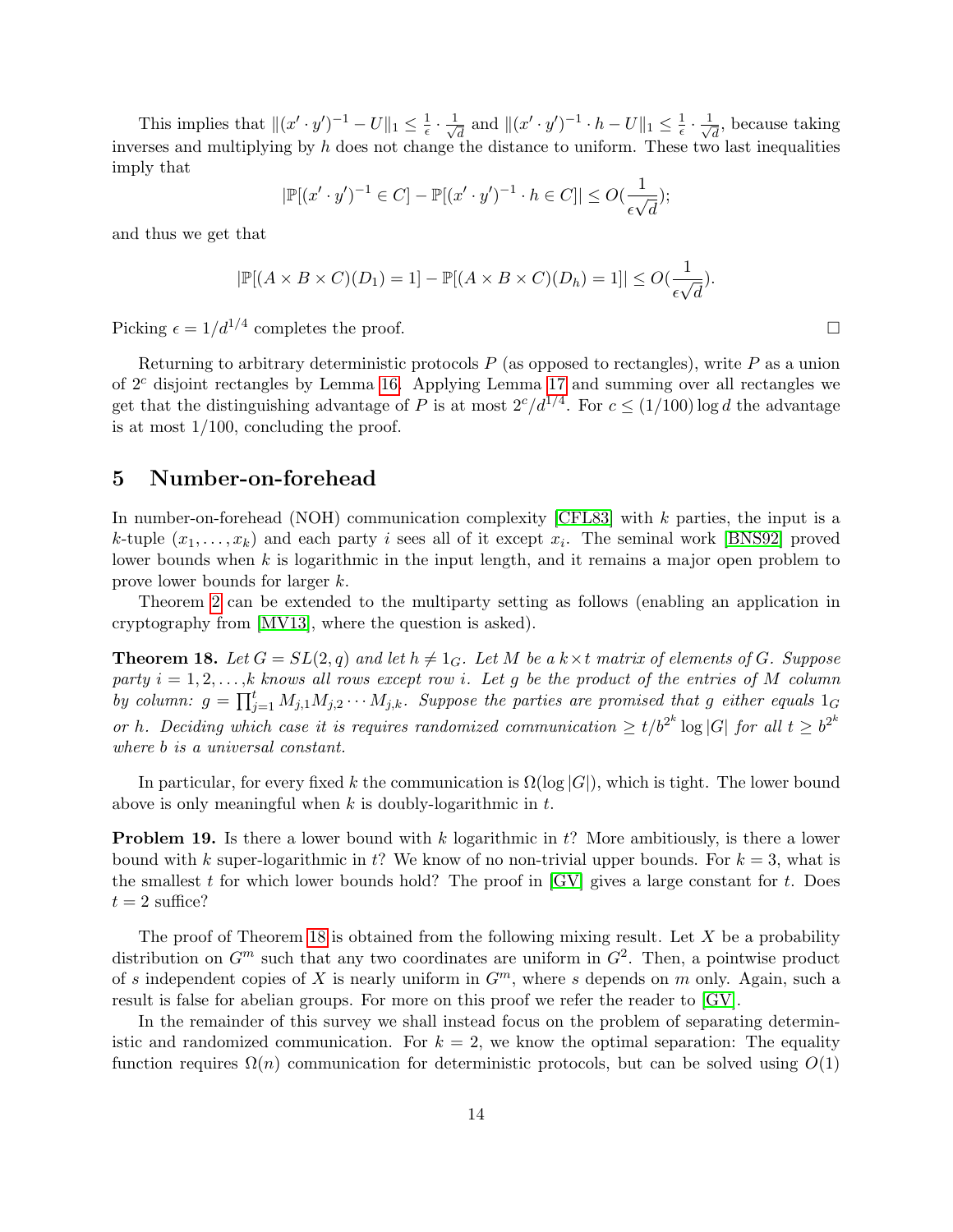communication if we allow the protocols to use randomness. (Randomness is public, here and elsewhere in this survey.) For  $k = 3$ , the best known separation between deterministic and randomized protocol is  $\Omega(\log n)$  vs  $O(1)$  [\[BDPW10\]](#page-21-5). In the following we give a new proof of this result, for a different function:  $f(x, y, z) = 1_G$  if and only if  $x \cdot y \cdot z = 1$  for  $x, y, z \in SL(2, q)$ . As is true for some functions in [\[BDPW10\]](#page-21-5), a stronger separation could hold for f. For context, let us state and prove the upper bound for randomized communication.

*Claim* 20. f has randomized communication complexity  $O(1)$ .

*Proof.* In the number-on-forehead model, computing  $f$  reduces to two-party equality with no additional communication: Alice computes  $y \cdot z =: w$  privately, then Alice and Bob check if  $x = w^{-1}$ .  $\Box$ 

To prove the lower bound for deterministic protocols we reduce the communication problem to a combinatorial problem.

**Definition 21.** A corner in a group G is a set  $\{(x, y), (xz, y), (x, zy)\} \subseteq G^2$ , where x, y are arbitrary group elements and  $z \neq 1_G$ .

For intuition, if  $G$  is the abelian group of real numbers with addition, a corner becomes  $\{(x, y), (x + z, y), (x, y + z)\}\$ for  $z \neq 0$ , which are the coordinates of an isosceles triangle. We now state the theorem that connects corners and lower bounds.

<span id="page-14-0"></span>**Lemma 22.** Let G be a group and  $\delta$  a real number. Suppose that every subset  $A \subseteq G^2$  with  $|A|/|G^2| \geq \delta$  contains a corner. Then the deterministic communication complexity of f (defined as  $f(x, y, z) = 1 \iff x \cdot y \cdot z = 1_G$  is  $\Omega(\log(1/\delta)).$ 

Proof. We saw already twice that a number-in-hand c-bit protocol can be written as a disjoint union of  $2^c$  rectangles (Lemmas [9,](#page-4-0) [16\)](#page-12-1). Likewise, a number-on-forehead c-bit protocol P can be written as a disjoint union of 2<sup>c</sup> cylinder intersections  $C_i := \{(x, y, z) : f_i(y, z)g_i(x, z)h_i(x, y) = 1\}$ for some  $f_i, g_i, h_i: G^2 \to \{0, 1\}$ :

$$
P(x, y, z) = \sum_{i=1}^{2^c} f_i(y, z) g_i(x, z) h_i(x, y).
$$

The proof idea of the above fact is to consider the  $2<sup>c</sup>$  transcripts of  $P$ , then one can see that the inputs giving a fixed transcript are a cylinder intersection.

Let P be a c-bit protocol. Consider the inputs  $\{(x, y, (xy)^{-1})\}$  on which P accepts. Note that at least a 2<sup>-c</sup> fraction of them are accepted by some cylinder intersection  $C = f \cdot g \cdot h$ . Let  $A := \{(x, y) : (x, y, (xy)^{-1}) \in C\} \subseteq G^2$ . Since the first two elements in the tuple determine the last, we have  $|A|/|G^2| \ge 2^{-c}$ .

Now suppose A contains a corner  $\{(x, y), (xz, y), (x, zy)\}.$  Then

$$
(x, y) \in A \implies (x, y, (xy)^{-1}) \in C \implies h(x, y) = 1,
$$
  
\n
$$
(xz, y) \in A \implies (xz, y, (xzy)^{-1}) \in C \implies f(y, (xyz)^{-1}) = 1,
$$
  
\n
$$
(x, zy) \in A \implies (x, zy, (xzy)^{-1}) \in C \implies g(x, (xyz)^{-1}) = 1.
$$

This implies  $(x, y, (xzy)^{-1}) \in C$ , which is a contradiction because  $z \neq 1$  and so  $x \cdot y \cdot (xzy)^{-1} \neq$  $1_G$ .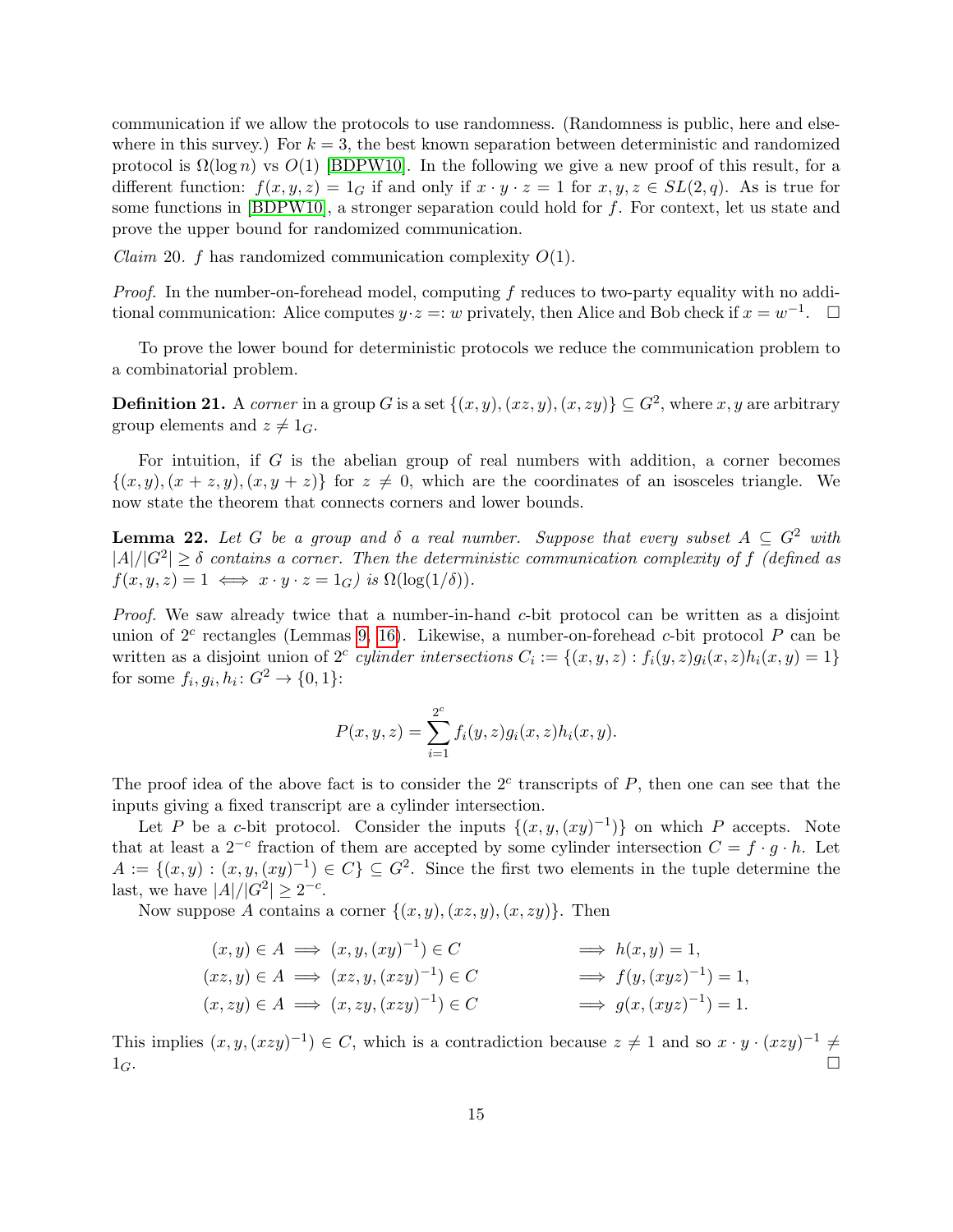It is known that  $\delta \geq 1/\text{polyloglog}|G|$  implies a corner for certain abelian groups G, see [\[LM07\]](#page-22-14) for the best bound and pointers to the history of the problem. For  $G = SL(2,q)$  a stronger result, presented in the next section, is known:  $\delta \geq 1/\text{polylog}|G|$  implies a corner [\[Aus16\]](#page-21-4). This in turn implies communication  $\Omega(\log \log |G|) = \Omega(\log n)$ .

**Problem 23.** Does  $\delta \geq 1/|G|^{\Omega(1)}$  imply a corner for some group G? This would give the optimal separation.

### <span id="page-15-0"></span>6 The corners theorem for quasirandom groups

In this section we prove the corners theorem for quasirandom groups, following Austin [\[Aus16\]](#page-21-4). Our exposition has several minor differences with that in [\[Aus16\]](#page-21-4), which may make it more computerscience friendly. Possibly a proof can also be obtained via certain local modifications and simplifications of Green's exposition [\[Gre05b,](#page-21-10) [Gre05a\]](#page-21-11) of an earlier proof for the abelian case. We focus on the case  $G = SL(2, q)$  for simplicity, but the proof immediately extends to other quasirandom groups (with corresponding parameters).

**Theorem 24.** Let  $G = SL(2, q)$ . Every subset  $A \subseteq G^2$  of density  $|A|/|G|^2 \ge 1/\log^{\alpha} |G|$  contains a corner, where  $\alpha > 0$  is a universal constant.

### 6.1 Proof idea

For intuition, suppose A is a rectangle, i.e.,  $A = B \times C$  for  $B, C \subseteq G$ . Let's look at the quantity

$$
\mathbb{E}_{x,y,z \leftarrow G}[A(x,y)A(xz,y)A(x,zy)]
$$

where  $A(x, y) = 1$  iff  $(x, y) \in A$ . Note that the random variable in the expectation is equal to 1 exactly when  $\{(x, y), (xz, y), (x, zy)\}\subseteq A$ . However, z could be 1, which cannot be the case for a corner. We'll show that this expectation is greater than  $1/|G|$ , which implies that A does contain a corner, that is, a set  $\{(x, y), (x, z, y), (x, zy)\}\$  with  $z \neq 1$ . Since we are taking  $A = B \times C$ , we can rewrite the above quantity as

$$
\mathbb{E}_{x,y,z \leftarrow G}[B(x)C(y)B(xz)C(y)B(x)C(zy)] = \mathbb{E}_{x,y,z \leftarrow G}[B(x)C(y)B(xz)C(zy)]
$$
  

$$
= \mathbb{E}_{x,y,z \leftarrow G}[B(x)C(y)B(z)C(x^{-1}zy)]
$$

where the last line follows by replacing z with  $x^{-1}z$  in the uniform distribution. If  $|A|/|G|^2 \ge \delta$ , then both  $|B|/|G| \geq \delta$  and  $|B|/|G| \geq \delta$ . Condition on  $x \in B$ ,  $y \in C$ ,  $z \in B$ . Then the distribution  $x^{-1}zy$  is a product of three independent distributions, each uniform on a set of density  $\geq \delta$ . (In fact, two distributions would suffice for what follows.) By Lemma [14,](#page-11-0)  $x^{-1}zy$  is  $\delta^{-1}/|G|^{\Omega(1)}$  close to uniform in statistical distance. This implies that the above expectation equals

$$
\frac{|A|}{|G|^2} \cdot \frac{|B|}{|G|} \cdot \left(\frac{|C|}{|G|} \pm \frac{\delta^{-1}}{|G|^{\Omega(1)}}\right) \ge \delta^2 \left(\delta - \frac{1}{|G|^{\Omega(1)}}\right) \ge \delta^3/2 > 1/|G|,
$$

for  $\delta > 1/|G|^c$  for a small enough constant c. Hence, rectangles of density polynomial in  $1/|G|$ contain corners.

Given the above, it is natural to try to decompose an arbitrary set A into rectangles. We will make use of a more general result.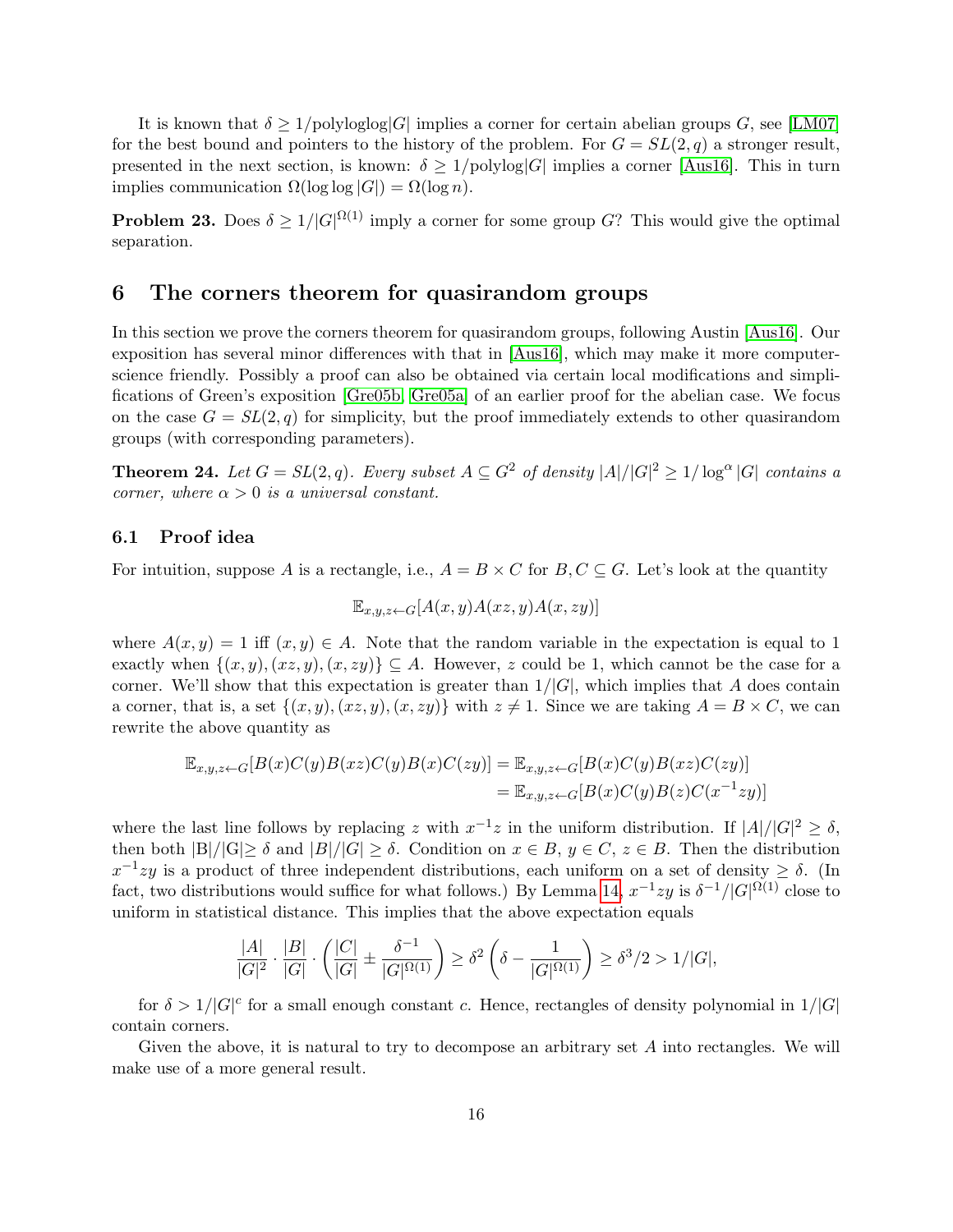### 6.2 Weak regularity lemma

Let U be some universe (we will take  $U = G^2$ ) and let  $f: U \to [-1,1]$  be a function (for us,  $f = 1_A$ ). Let  $D \subseteq \{d : U \to [-1,1]\}$  be some set of functions, which can be thought of as "easy functions" or "distinguishers" (these will be rectangles or closely related to them). The next theorem shows how to decompose f into a linear combination g of the  $d_i$  up to an error which is polynomial in the length of the combination. More specifically,  $f$  will be indistinguishable from  $g$  by the  $d_i$ .

<span id="page-16-0"></span>**Lemma 25.** Let  $f: U \to [-1,1]$  be a function and  $D \subseteq \{d: U \to [-1,1]\}$  a set of functions. For all  $\epsilon > 0$ , there exists a function  $g := \sum_{i \leq s} c_i \cdot d_i$  where  $d_i \in D$ ,  $c_i \in \mathbb{R}$  and  $s = 1/\epsilon^2$  such that for all  $d \in D$ 

$$
|\mathbb{E}_{x \leftarrow U}[f(x) \cdot d(x)] - \mathbb{E}_{x \leftarrow U}[g(x) \cdot d(x)]| \le \epsilon.
$$

A different way to state the conclusion, which we will use, is to say that we can write  $f = g + h$ so that  $\mathbb{E}[h(x) \cdot d(x)]$  is small.

The lemma is due to Frieze and Kannan [\[FK96\]](#page-21-12), see also [\[RTTV08,](#page-22-15) [Gow10,](#page-21-13) Skó17]. It is called "weak" because it came after Szemerédi's regularity lemma, which has a stronger distinguishing conclusion. However, the lemma is also "strong" in the sense that Szemerédi's regularity lemma has s as a tower of  $1/\epsilon$  whereas here we have s polynomial in  $1/\epsilon$ . The weak regularity lemma is also simpler. There also exists a proof [\[Tao17\]](#page-23-8) of Szemerédi's theorem (on arithmetic progressions), which uses weak regularity as opposed to the full regularity lemma used initially.

*Proof.* We will construct the approximation  $g$  through an iterative process producing functions  $g_0, g_1, \ldots, g$ . We will show that  $||f - g_i||_2^2$  decreases by  $\geq \epsilon^2$  each iteration.

**Start:** Define  $g_0 = 0$  (which can be realized setting  $c_0 = 0$ ).

**Iterate:** If not done, there exists  $d \in D$  such that  $\left|\mathbb{E}[(f - g) \cdot d]\right| > \epsilon$ . Assume without loss of generality  $\mathbb{E}[(f-g)\cdot d] > \epsilon$ .

**Update:**  $g' := g + \lambda d$  where  $\lambda \in \mathbb{R}$  shall be picked later. Let us analyze the progress made by the algorithm. We have

$$
||f - g'||_2^2 = \mathbb{E}_x[(f - g')^2(x)]
$$
  
=  $\mathbb{E}_x[(f - g - \lambda d)^2(x)]$   
=  $\mathbb{E}_x[(f - g)^2] + \mathbb{E}_x[\lambda^2 d^2(x)] - 2\mathbb{E}_x[(f - g) \cdot \lambda d(x)]$   
 $\leq ||f - g||_2^2 + \lambda^2 - 2\lambda \mathbb{E}_x[(f - g)d(x)]$   
 $\leq ||f - g||_2^2 + \lambda^2 - 2\lambda \epsilon$   
 $\leq ||f - g||_2^2 - \epsilon^2$ ,

where the last line follows by taking  $\lambda = \epsilon$ . Therefore, there can only be  $1/\epsilon^2$  iterations because  $||f - g_0||_2^2 = ||f||_2^2$  $\frac{2}{2} \leq 1.$ 

### 6.3 Getting more for rectangles

Returning to the main proof, we will use the weak regularity lemma to approximate the indicator function of an arbitrary set A by rectangles. That is, we take  $D$  to be the collection of indicator functions for all sets of the form  $S \times T$  for  $S, T \subseteq G$ . The weak regularity lemma shows how to decompose A into a linear combination of rectangles. These rectangles may overlap. However, we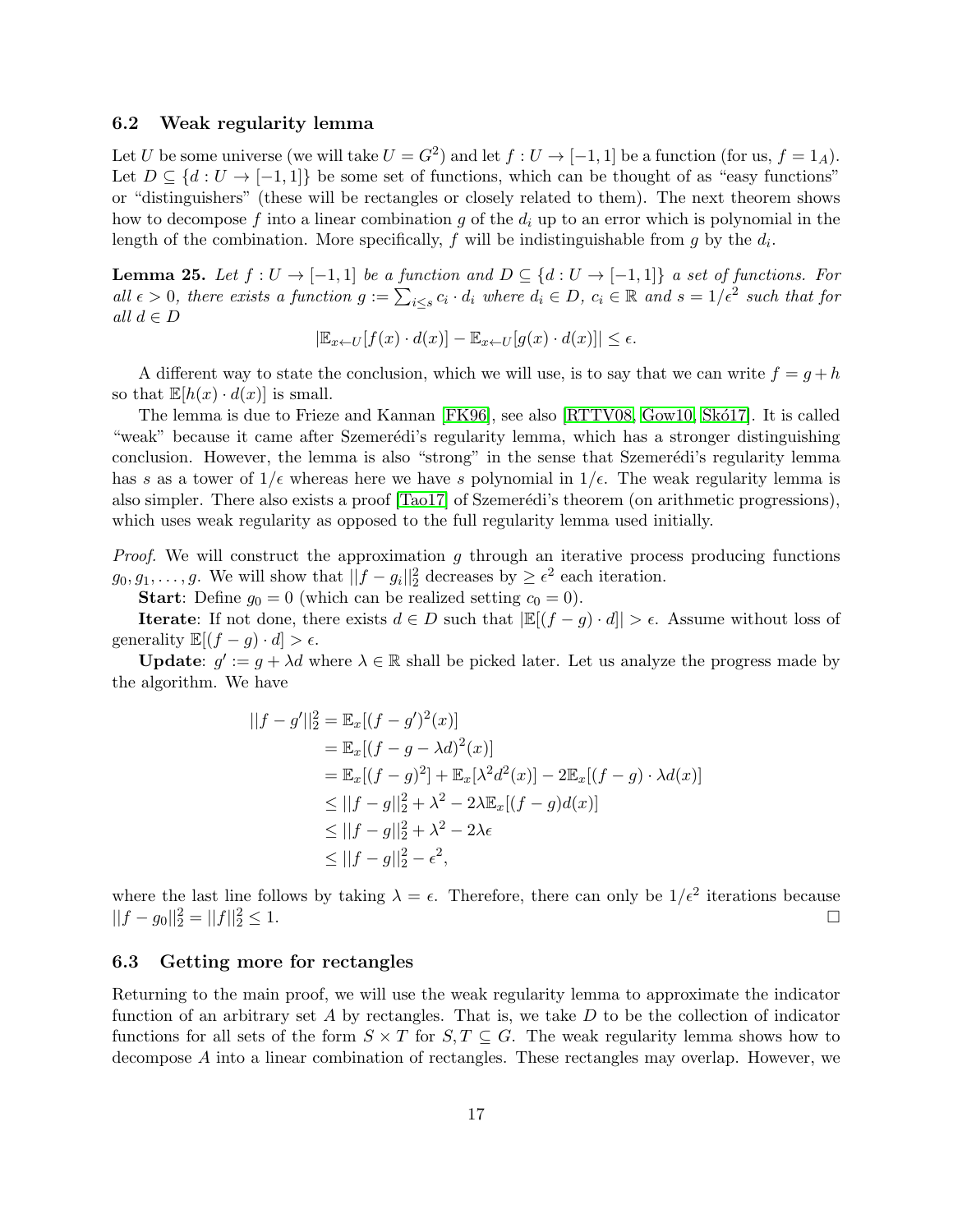ideally want A to be a linear combination of non-overlapping rectangles. In other words, we want a partition of rectangles. It is possible to achieve this at the price of exponentiating the number of rectangles. Note that an exponential loss is necessary even if  $S = G$  in every  $S \times T$  rectangle; or in other words in the uni-dimensional setting. This is one step where the terminology "rectangle" may be misleading – the set T is not necessarily an interval. If it was, a polynomial rather than exponential blow-up would have sufficed to remove overlaps.

*Claim* 26. Given a decomposition of A into rectangles from the weak regularity lemma with  $s$ functions, there exists a decomposition with  $2^{O(s)}$  rectangles which don't overlap.

*Proof.* Exercise.  $\Box$ 

In the above decomposition, note that it is natural to take the coefficients of rectangles to be the density of points in A that are in the rectangle. This gives rise to the following claim.

*Claim* 27. The weights of the rectangles in the above claim can be the average of f in the rectangle, at the cost of doubling the error.

Consequently, we have that  $f = g + h$ , where g is the sum of  $2^{O(s)}$  non-overlapping rectangles  $S \times T$  with coefficients  $\mathbb{P}_{(x,y)\in S\times T}[f(x,y)=1].$ 

*Proof.* Let g be a partition decomposition with arbitrary weights. Let  $g'$  be a partition decomposition with weights being the average of  $f$ . It is enough to show that for all rectangle distinguishers  $d \in D$ 

$$
|\mathbb{E}[(f-g')d]| \leq |\mathbb{E}[(f-g)d]|.
$$

By the triangle inequality, we have that

$$
|\mathbb{E}[(f-g')d]| \leq |\mathbb{E}[(f-g)d]| + |\mathbb{E}[(g-g')d]|.
$$

To bound  $\mathbb{E}[(g-g')d]$ , note that the error is maximized for a d that respects the decomposition in non-overlapping rectangles, i.e.,  $d$  is the union of some non-overlapping rectangles from the decomposition. This can be argued using that, unlike f, the value of g and g' on a rectangle  $S \times T$ from the decomposition is fixed. But, from the point of "view" of such  $d, g' = f!$  More formally,  $\mathbb{E}[(g-g')d] = \mathbb{E}[(g-f)d]$ , which concludes the proof.

We need to get still a little more from this decomposition. In our application of the weak regularity lemma above, we took the set of distinguishers to be characteristic functions of rectangles. That is, distinguishers that can be written as  $U(x) \cdot V(y)$  where U and V map  $G \to \{0,1\}$ . We will use that the same guarantee holds for U and V with range  $[-1, 1]$ , up to a constant factor loss in the error. Indeed, let U and V have range  $[-1, 1]$ . Write  $U = U_{+} - U_{-}$  where  $U_{+}$  and  $U_{-}$ have range [0, 1], and the same for V. The error for distinguisher  $U \cdot V$  is at most the sum of the errors for distinguishers  $U_+ \cdot V_+$ ,  $U_+ \cdot V_-, U_- \cdot V_+$ , and  $U_- \cdot V_-$ . So we can restrict our attention to distinguishers  $U(x) \cdot V(y)$  where U and V have range [0, 1]. In turn, a function  $U(x)$  with range [0, 1] can be written as an expectation  $\mathbb{E}_a U_a(x)$  for functions  $U_a$  with range  $\{0, 1\}$ , and the same for  $V$ . We conclude by observing that

$$
\mathbb{E}_{x,y}[(f-g)(x,y)\mathbb{E}_a U_a(x)\cdot \mathbb{E}_b V_b(y)] \leq \max_{a,b} \mathbb{E}_{x,y}[(f-g)(x,y)U_a(x)\cdot V_b(y)].
$$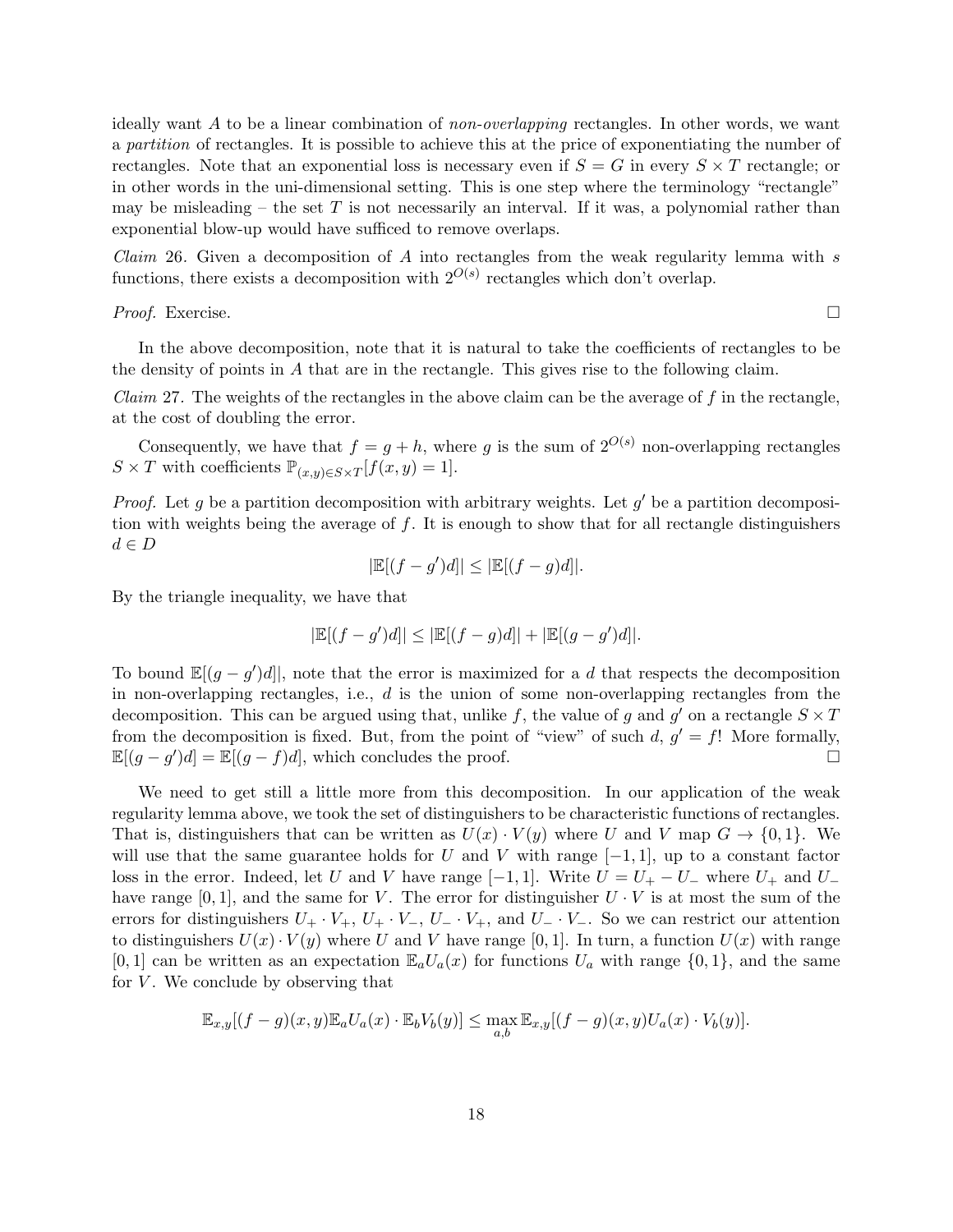#### 6.4 Proof

Let us now finish the proof by showing a corner exists for sufficiently dense sets  $A \subseteq G^2$ . We'll use three types of decompositions for  $f: G^2 \to \{0,1\}$ , with respect to the following three types of distinguishers, where  $U_i$  and  $V_i$  have range  $\{0, 1\}$ :

- 1.  $U_1(x) \cdot V_1(y)$ ,
- 2.  $U_2(xy) \cdot V_2(y)$ ,
- 3.  $U_3(x) \cdot V_3(xy)$ .

The first type is just rectangles, what we have been discussing until now. The distinguishers in the last two classes can be visualized over  $\mathbb{R}^2$  as parallelograms with a 45-degree angle. The same extra properties we discussed for rectangles can be verified for them too.

Write  $f$  for the characteristic function of  $A$ . Recall that we want to show

$$
\mathbb{E}_{x,y,g}[f(x,y)f(xg,y)f(x,gy)] > \frac{1}{|G|}.
$$

We'll decompose the *i*-th occurrence of f via the *i*-th decomposition listed above. We'll write this decomposition as  $f = g_i + h_i$ . We apply this in a certain order to produce sums of products of three functions. The inputs to the functions don't change, so to avoid clutter we do not write them, and it is understood that in each product of three functions the inputs are, in order  $(x, y), (x, q, y), (x, qy)$ . The decomposition is:

$$
f f f
$$
  
=  $f f g_3 + f f h_3$   
=  $f g_2 g_3 + f h_2 g_3 + f f h_3$   
=  $g_1 g_2 g_3 + h_1 g_2 g_3 + f h_2 g_3 + f f h_3$ .

We first show that the expectation of the first term is big. This takes the next two claims. Then we show that the expectations of the other terms are small.

<span id="page-18-0"></span>*Claim* 28. For all  $g \in G$ , the expectations  $\mathbb{E}_{x,y}[g_1(x,y)g_2(xg,y)g_3(x,gy)]$  are the same up to  $2^{O(s)}/|G|^{\Omega(1)}.$ 

*Proof.* We just need to get error  $1/|G|^{\Omega(1)}$  for any product of three functions from the three decomposition types. We have:

$$
\mathbb{E}_{x,y}[c_1U_1(x)V_1(y) \cdot c_2U_2(xgy)V_2(y) \cdot c_3U_3(x)V_3(xgy)]
$$
  
= $c_1c_2c_3\mathbb{E}_{x,y}[(U_1 \cdot U_3)(x)(V_1 \cdot V_2)(y)(U_2 \cdot V_3)(xgy)]$   
= $c_1c_2c_3 \cdot \mathbb{E}_x[(U_1 \cdot U_3)(x)] \cdot \mathbb{E}_y[(V_1 \cdot V_2)(y)] \cdot \mathbb{E}_z[(U_2 \cdot V_3)(z)] \pm \frac{1}{|G|^{\Omega(1)}}.$ 

This is similar to what we discussed in the overview, and is where we use mixing. Specifically, if  $\mathbb{E}_x[(U_1\cdot U_3)(x)]$  or  $\mathbb{E}_y[(V_1\cdot V_2)(y)]$  are at most  $1/|G|^c$  for a small enough constant c than we are done. Otherwise, conditioned on  $(U_1 \cdot U_3)(x) = 1$ , the distribution on x is uniform over a set of density  $1/|G|^c$ , and the same holds for y, and the result follows by Lemma [14.](#page-11-0)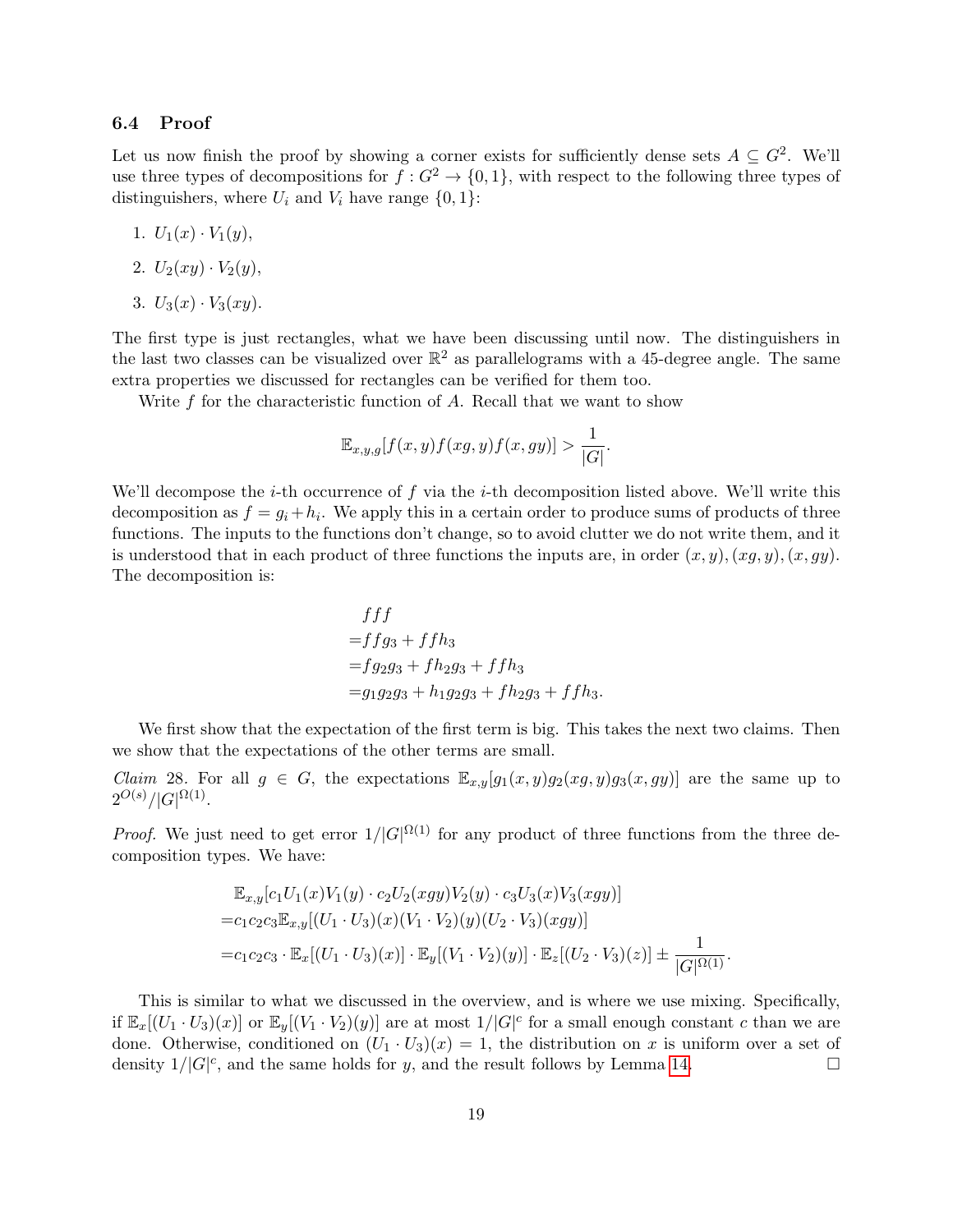<span id="page-19-0"></span>Recall that we start with a set of density  $\geq 1/\log^{\alpha} |G|$ . *Claim* 29.  $\mathbb{E}_{x,y}[g_1(x,y)g_2(x,y)g_3(x,y)] > 1/\log^{4\alpha} |G|$ .

*Proof.* We will relate the expectation over  $x, y$  to  $f$  using the Hölder inequality: For random variables  $X_1, X_2, \ldots, X_k$ ,

$$
\mathbb{E}[X_1 \dots X_k] \le \prod_{i=1}^k \mathbb{E}[X_i^{c_i}]^{1/c_i} \text{ such that } \sum 1/c_i = 1.
$$

To apply this inequality in our setting, write

$$
f = (f \cdot g_1 g_2 g_3)^{1/4} \cdot \left(\frac{f}{g_1}\right)^{1/4} \cdot \left(\frac{f}{g_2}\right)^{1/4} \cdot \left(\frac{f}{g_3}\right)^{1/4}.
$$

By the Hölder inequality the expectation of the right-hand side is

$$
\leq \mathbb{E}[f \cdot g_1 g_2 g_3]^{1/4} \mathbb{E}\left[\frac{f}{g_1}\right]^{1/4} \mathbb{E}\left[\frac{f}{g_2}\right]^{1/4} \mathbb{E}\left[\frac{f}{g_3}\right]^{1/4}.
$$

The last three terms equal to 1 because

$$
\mathbb{E}_{x,y} \frac{f(x,y)}{g_i(x,y)} = \mathbb{E}_{x,y} \frac{f(x,y)}{\mathbb{E}_{x',y' \in \text{Cell}(x,y)}[f(x',y')] } = \mathbb{E}_{x,y} \frac{\mathbb{E}_{x',y' \in \text{Cell}(x,y)}[f(x',y')] }{\mathbb{E}_{x',y' \in \text{Cell}(x,y)}[f(x',y')] } = 1.
$$

where  $Cell(x, y)$  is the set in the partition that contains  $(x, y)$ . Putting the above together we obtain

$$
\mathbb{E}[f] \le \mathbb{E}[f \cdot g_1 g_2 g_3]^{1/4}.
$$

Finally, because the functions are positive, we have that  $\mathbb{E}[f \cdot g_1g_2g_3]^{1/4} \leq \mathbb{E}[g_1g_2g_3]^{1/4}$ . This concludes the proof.

It remains to show the other terms are small. Let  $\epsilon$  be the error in the weak regularity lemma with respect to distinguishers with range  $\{0, 1\}$ . Recall that this implies error  $O(\epsilon)$  with respect to distinguishers with range  $[-1, 1]$ . We give the proof for one of the terms and then we say little about the other two.

<span id="page-19-1"></span>*Claim* 30.  $|\mathbb{E}[f(x,y)f(xg,y)h_3(x,gy)]| \le O(\epsilon)^{1/4}$ .

The proof involves changing names of variables and doing Cauchy-Schwarz to remove the terms with f and bound the expectation above by  $\mathbb{E}[h_3(x, g)U(x)V(xg)]$ , which is small by the regularity lemma (with Type 3 decomposition).

*Proof.* Replace g with  $gy^{-1}$  in the uniform distribution to get

$$
\mathbb{E}^{4}_{x,y,g}[f(x,y)f(xg,y)h_3(x,gy)]\n= \mathbb{E}^{4}_{x,y,g}[f(x,y)f(xgy^{-1},y)h_3(x,g)]\n= \mathbb{E}^{4}_{x,y}[f(x,y)\mathbb{E}_{g}[f(xgy^{-1},y)h_3(x,g)]]\n\leq \mathbb{E}^{2}_{x,y}[f^{2}(x,y)]\mathbb{E}^{2}_{x,y}\mathbb{E}^{2}_{g}[f(xgy^{-1},y)h_3(x,g)]\n\leq \mathbb{E}^{2}_{x,y}\mathbb{E}^{2}_{g}[f(xgy^{-1},y)h_3(x,g)]\n= \mathbb{E}^{2}_{x,y,g,g'}[f(xgy^{-1},y)h_3(x,g)f(xg'y^{-1},y)h_3(x,g')],
$$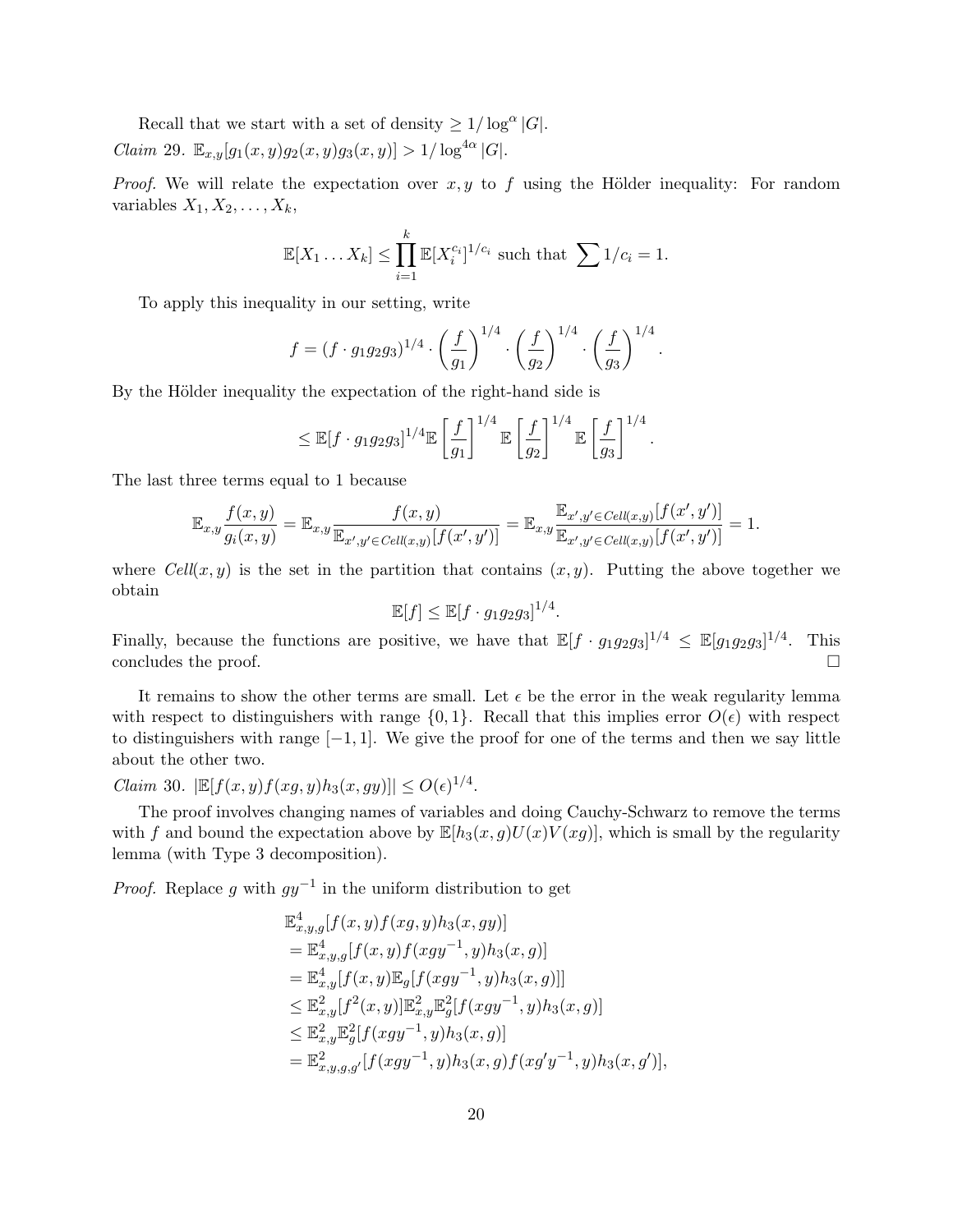where the first inequality is by Cauchy-Schwarz.

Now replace  $g \to x^{-1}g$ ,  $g' \to x^{-1}g$  and reason in the same way:

$$
= \mathbb{E}^2_{x,y,g,g'}[f(gy^{-1},y)h_3(x,x^{-1}g)f(g'y^{-1},y)h_3(x,x^{-1}g')]
$$
  
\n
$$
= \mathbb{E}^2_{g,g',y}[f(gy^{-1},y)\cdot f(g'y^{-1},y)\mathbb{E}_x[h_3(x,x^{-1}g)\cdot h_3(x,x^{-1}g')]]
$$
  
\n
$$
\leq \mathbb{E}_{x,x',g,g'}[h_3(x,x^{-1}g)h_3(x,x^{-1}g')h_3(x',x'^{-1}g)h_3(x',x'^{-1}g')].
$$

Replace  $g \to xg$  to rewrite the expectation as

$$
\mathbb{E}[h_3(x,g)h_3(x,x^{-1}g')h_3(x',x'^{-1}xg)h_3(x',x'^{-1}g')].
$$

We want to view the last three terms as a distinguisher  $U(x) \cdot V(xg)$ . First, note that  $h_3$  has range [-1,1]. This is because  $h_3(x,y) = f(x,y) - \mathbb{E}_{x',y' \in \text{Cell}(x,y)} f(x',y')$  and f has range  $\{0,1\},\$ where recall that  $Cell(x, y)$  is the set in the partition that contains  $(x, y)$ . Fix x', g'. The last term in the expectation becomes a constant  $c \in [-1,1]$ . The second term only depends on x, and the third only on xg. Hence for appropriate functions U and V with range  $[-1, 1]$  this expectation can be rewritten as

$$
\mathbb{E}[h_3(x,g)U(x)V(xg)],
$$

which concludes the proof.  $\Box$ 

There are similar proofs to show that the remaining terms are small, see [\[Aus16\]](#page-21-4). For  $fh_2g_3$ , we can perform simple manipulations and then reduce to the above case. For  $h_1g_2g_3$ , we have a slightly easier proof than above.

To conclude the proof, suppose our set has density  $\delta \geq 1/\log^{\alpha} |G|$ , and the error in the regularity lemma is  $\epsilon$ . By the above results we can bound

$$
\mathbb{E}_{x,y,g}[f(x,y)f(xg,y)f(x,gy)] \ge 1/\log^{4\alpha} |G| - 2^{O(1/\epsilon^2)} / |G|^{\Omega(1)} - \epsilon^{\Omega(1)},
$$

where the terms in the right-hand size come, left-to-right, from Claim [29,](#page-19-0) [28,](#page-18-0) and [30.](#page-19-1) Picking  $\epsilon = 1/\log^{1/3} |G|$  the proof is completed for sufficiently small  $\alpha$ .

# References

- <span id="page-20-1"></span>[AL00] Andris Ambainis and Satyanarayana V. Lokam. Improved upper bounds on the simultaneous messages complexity of the generalized addressing function. In Latin American Symposium on Theoretical Informatics (LATIN), pages 207–216, 2000. [\(document\)](#page-0-0)
- <span id="page-20-0"></span>[Amb96] Andris Ambainis. Upper bounds on multiparty communication complexity of shifts. In Symp. on Theoretical Aspects of Computer Science (STACS), pages 631–642, 1996. [\(document\)](#page-0-0)
- <span id="page-20-2"></span>[AMS99] Noga Alon, Yossi Matias, and Mario Szegedy. The space complexity of approximating the frequency moments. J. of Computer and System Sciences, 58(1, part 2):137–147, 1999. [1](#page-2-0)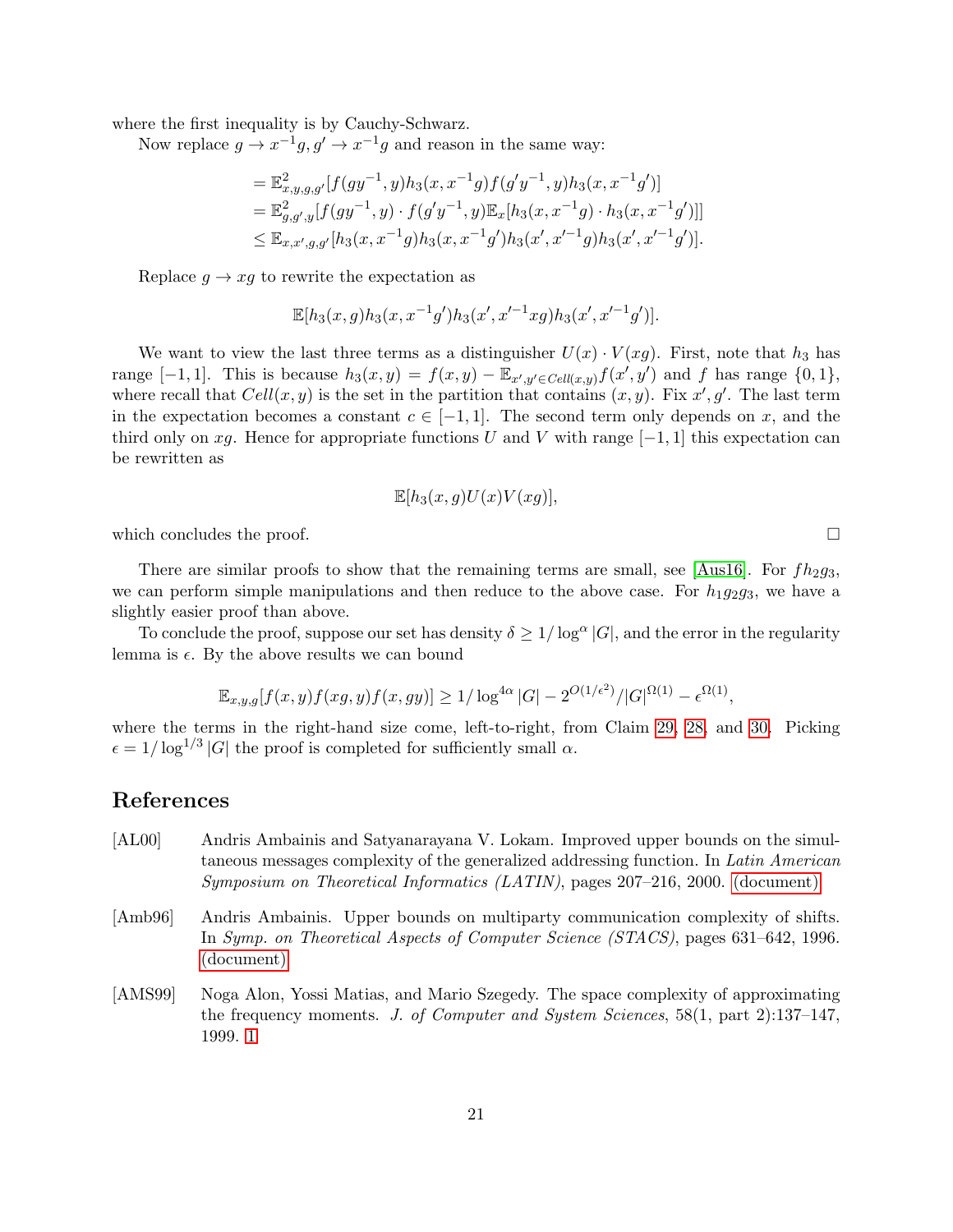- <span id="page-21-4"></span>[Aus16] Tim Austin. Ajtai-Szemerédi theorems over quasirandom groups. In Recent trends in combinatorics, volume 159 of IMA Vol. Math. Appl., pages 453–484. Springer, [Cham], 2016. [\(document\),](#page-0-0) [5,](#page-14-0) [6,](#page-15-0) [6.4](#page-19-1)
- <span id="page-21-0"></span>[BC92] Michael Ben-Or and Richard Cleve. Computing algebraic formulas using a constant number of registers. *SIAM J. on Computing*, 21(1):54–58, 1992. [\(document\)](#page-0-0)
- <span id="page-21-5"></span>[BDPW10] Paul Beame, Matei David, Toniann Pitassi, and Philipp Woelfel. Separating deterministic from randomized multiparty communication complexity. Theory of Computing, 6(1):201–225, 2010. [\(document\),](#page-0-0) [5](#page-13-2)
- <span id="page-21-1"></span>[BGKL03] László Babai, Anna Gál, Peter G. Kimmel, and Satyanarayana V. Lokam. Communication complexity of simultaneous messages. *SIAM J. on Computing*,  $33(1):137-166$ , 2003. [\(document\)](#page-0-0)
- <span id="page-21-3"></span>[BNP08] László Babai, Nikolay Nikolov, and László Pyber. Product growth and mixing in finite groups. In ACM-SIAM Symp. on Discrete Algorithms (SODA), pages 248–257, 2008. [\(document\),](#page-0-0) [14](#page-11-0)
- <span id="page-21-9"></span>[BNS92] László Babai, Noam Nisan, and Márió Szegedy. Multiparty protocols, pseudorandom generators for logspace, and time-space trade-offs. J. of Computer and System Sciences, 45(2):204–232, 1992. [5](#page-13-0)
- <span id="page-21-8"></span>[CFL83] Ashok K. Chandra, Merrick L. Furst, and Richard J. Lipton. Multi-party protocols. In 15th ACM Symp. on the Theory of Computing (STOC), pages 94–99, 1983. [5](#page-13-0)
- <span id="page-21-6"></span>[CP10] Arkadev Chattopadhyay and Toniann Pitassi. The story of set disjointness. SIGACT News, 41(3):59–85, 2010. [1](#page-2-0)
- <span id="page-21-7"></span>[DHKP97] Martin Dietzfelbinger, Torben Hagerup, Jyrki Katajainen, and Martti Penttonen. A reliable randomized algorithm for the closest-pair problem. J. Algorithms, 25(1):19–51, 1997. [3.2](#page-8-1)
- <span id="page-21-12"></span>[FK96] Alan M. Frieze and Ravi Kannan. The regularity lemma and approximation schemes for dense problems. In IEEE Symp. on Foundations of Computer Science (FOCS), pages 12–20, 1996. [6.2](#page-16-0)
- <span id="page-21-2"></span> $[Gow08]$  W. T. Gowers. Quasirandom groups. *Combinatorics, Probability & Computing*, 17(3):363–387, 2008. [\(document\),](#page-0-0) [4,](#page-2-1) [3.3,](#page-10-3) [14](#page-11-0)
- <span id="page-21-13"></span>[Gow10] W. T. Gowers. Decompositions, approximate structure, transference, and the Hahn-Banach theorem. Bull. Lond. Math. Soc., 42(4):573–606, 2010. [6.2](#page-16-0)
- <span id="page-21-11"></span>[Gre05a] Ben Green. An argument of Shkredov in the finite field setting, 2005. Available at people.maths.ox.ac.uk/greenbj/papers/corners.pdf. [6](#page-15-0)
- <span id="page-21-10"></span>[Gre05b] Ben Green. Finite field models in additive combinatorics. Surveys in Combinatorics, London Math. Soc. Lecture Notes 327, 1-27, 2005. [6](#page-15-0)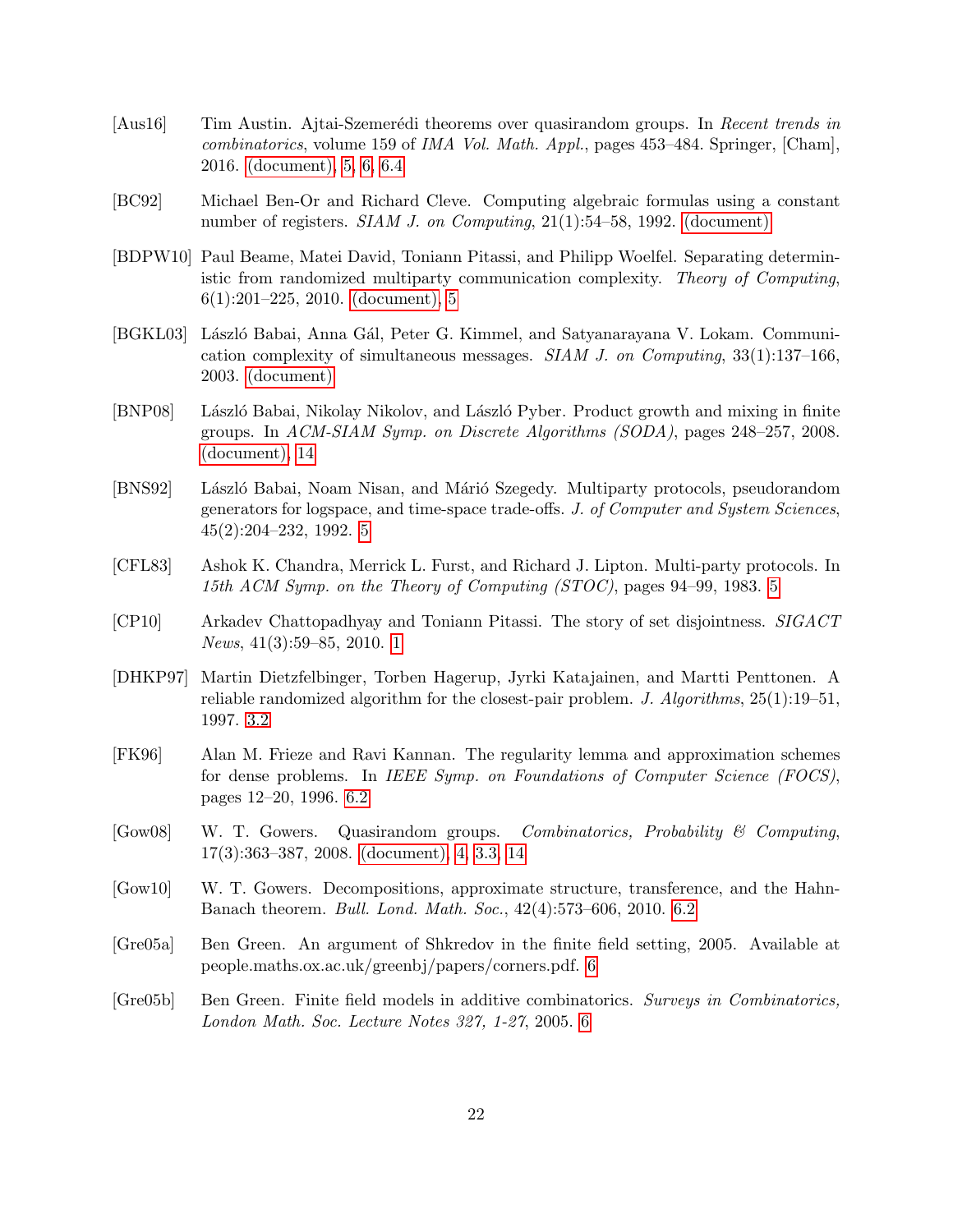- <span id="page-22-7"></span>[GV] W. T. Gowers and Emanuele Viola. Interleaved group products. SIAM J. on Computing. To appear. Special issue of FOCS 2016. [\(document\),](#page-0-0) [1,](#page-1-2) [1,](#page-1-1) [2,](#page-3-0) [2.2,](#page-5-0) [2.3,](#page-6-0) [4.1,](#page-11-1) [19,](#page-13-2) [5](#page-13-2)
- <span id="page-22-12"></span>[GV15] W. T. Gowers and Emanuele Viola. The communication complexity of interleaved group products. In ACM Symp. on the Theory of Computing (STOC), 2015. [2](#page-3-0)
- <span id="page-22-2"></span>[IL95] Neil Immerman and Susan Landau. The complexity of iterated multiplication. Inf. Comput., 116(1):103–116, 1995. [\(document\)](#page-0-0)
- <span id="page-22-0"></span>[KMR66] Kenneth Krohn, W. D. Maurer, and John Rhodes. Realizing complex Boolean functions with simple groups. *Information and Control*, 9:190–195, 1966. [\(document\)](#page-0-0)
- <span id="page-22-8"></span>[KN97] Eyal Kushilevitz and Noam Nisan. Communication complexity. Cambridge University Press, 1997. [\(document\)](#page-0-0)
- <span id="page-22-10"></span>[KS92] Bala Kalyanasundaram and Georg Schnitger. The probabilistic communication complexity of set intersection. SIAM J. Discrete Math., 5(4):545–557, 1992. [1](#page-2-0)
- <span id="page-22-14"></span>[LM07] Michael T. Lacey and William McClain. On an argument of Shkredov on twodimensional corners. Online J. Anal. Comb., (2):Art. 2, 21, 2007. [5](#page-14-0)
- <span id="page-22-13"></span>[LW54] Serge Lang and André Weil. Number of points of varieties in finite fields. American Journal of Mathematics, 76:819–827, 1954. [2.3](#page-6-0)
- <span id="page-22-6"></span>[Mil14] Eric Miles. Iterated group products and leakage resilience against  $NC<sup>1</sup>$ . In ACM Innovations in Theoretical Computer Science conf. (ITCS), 2014. [\(document\)](#page-0-0)
- <span id="page-22-1"></span>[Mix89] David A. Mix Barrington. Bounded-width polynomial-size branching programs recognize exactly those languages in NC<sup>1</sup>. J. of Computer and System Sciences,  $38(1):150-$ 164, 1989. [\(document\)](#page-0-0)
- <span id="page-22-5"></span>[MV13] Eric Miles and Emanuele Viola. Shielding circuits with groups. In ACM Symp. on the Theory of Computing  $(TOC)$ , 2013. [\(document\),](#page-0-0) [1,](#page-1-3) 1, [5](#page-13-0)
- <span id="page-22-3"></span>[PRS97] Pavel Pudlák, Vojtěch Rödl, and Jiří Sgall. Boolean circuits, tensor ranks, and communication complexity. *SIAM J. on Computing*,  $26(3):605-633$ , 1997. [\(document\)](#page-0-0)
- <span id="page-22-11"></span>[Raz92] Alexander A. Razborov. On the distributional complexity of disjointness. Theor. Comput. Sci., 106(2):385–390, 1992. [1](#page-2-0)
- <span id="page-22-4"></span>[Raz00] Ran Raz. The BNS-Chung criterion for multi-party communication complexity. Computational Complexity, 9(2):113–122, 2000. [\(document\)](#page-0-0)
- <span id="page-22-15"></span>[RTTV08] Omer Reingold, Luca Trevisan, Madhur Tulsiani, and Salil P. Vadhan. Dense subsets of pseudorandom sets. In IEEE Symp. on Foundations of Computer Science (FOCS), pages 76–85, 2008. [6.2](#page-16-0)
- <span id="page-22-9"></span>[RY19] Anup Rao and Amir Yehudayoff. Communication complexity. 2019. https://homes.cs.washington.edu/ anuprao/pubs/book.pdf. [\(document\)](#page-0-0)